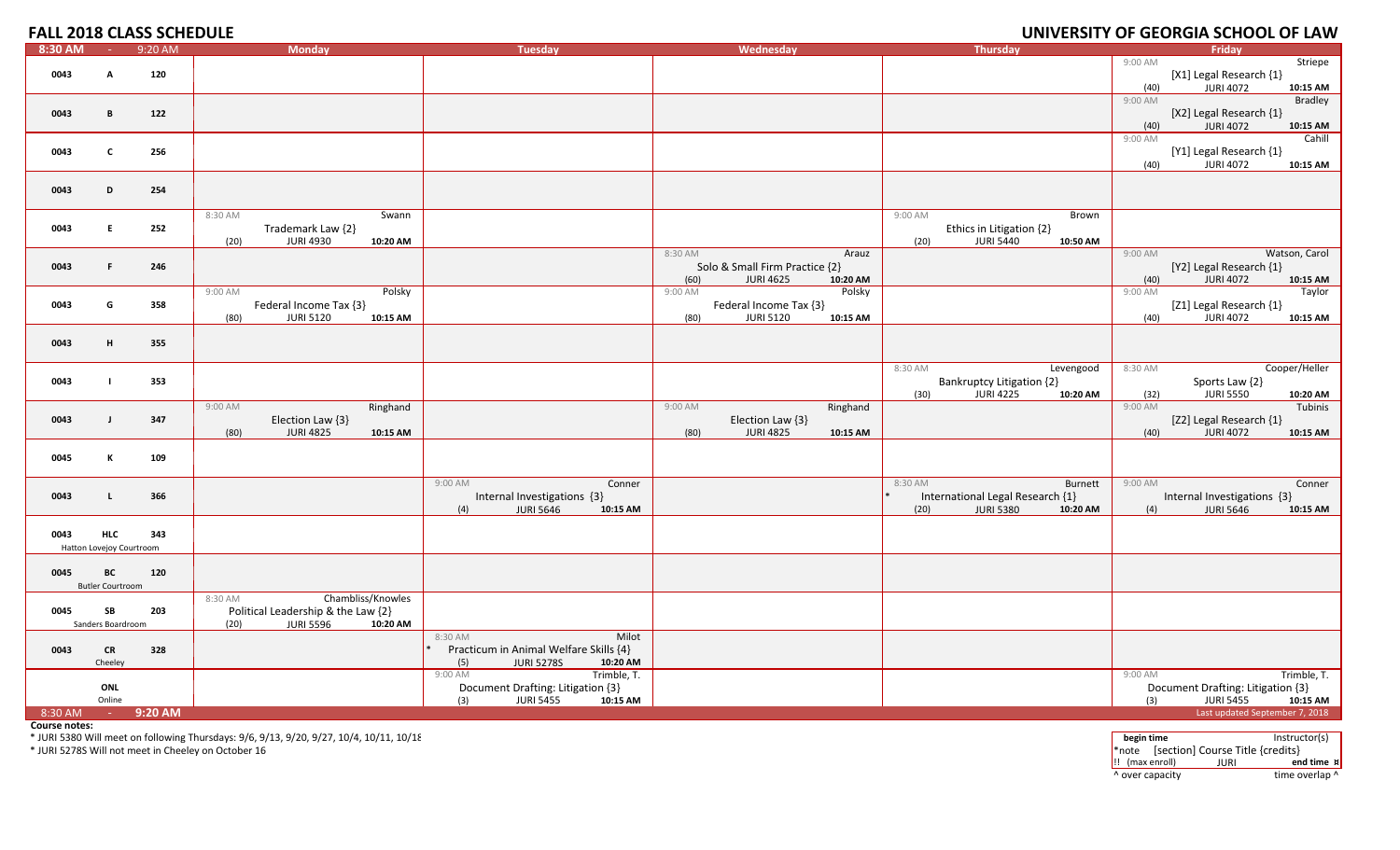## **FALL 2018**

| <b>FALL 2018 CLASS SCHEDULE</b> |                          |          |                  |                                    |                   |                  |                                                             |                   |                  |                                |                   |                  |                                  |                   |                 | UNIVERSITY OF GEORGIA SCHOOL OF LAW |                     |
|---------------------------------|--------------------------|----------|------------------|------------------------------------|-------------------|------------------|-------------------------------------------------------------|-------------------|------------------|--------------------------------|-------------------|------------------|----------------------------------|-------------------|-----------------|-------------------------------------|---------------------|
| 9:30 AM                         | $\sim 10^{-10}$          | 10:20 AM |                  | <b>Monday</b>                      |                   |                  | <b>Tuesday</b>                                              |                   |                  | Wednesday                      |                   |                  | <b>Thursday</b>                  |                   |                 | Fridav                              |                     |
|                                 |                          |          | 10:00 AM         |                                    | Wells             | 10:00 AM         |                                                             | Wells             | 10:00 AM         |                                | Wells             | 10:00 AM         |                                  | Wells             | 9:00 AM         |                                     | Striepe             |
| 0043                            | A                        | 120      |                  | [ $Z$ ] Torts $\{4\}$              |                   |                  | [Z] Torts $\{4\}$                                           |                   |                  | [Z] Torts $\{4\}$              |                   |                  | [Z] Torts $\{4\}$                |                   |                 | [X1] Legal Research {1}             |                     |
|                                 |                          |          | (80)<br>10:00 AM | <b>JURI 4120</b>                   | 10:50 AM<br>Weeks | (80)<br>10:00 AM | <b>JURI 4120</b>                                            | 10:50 AM<br>Weeks | (80)<br>10:00 AM | <b>JURI 4120</b>               | 10:50 AM<br>Weeks | (80)<br>10:00 AM | <b>JURI 4120</b>                 | 10:50 AM<br>Weeks | (40)<br>9:00 AM | <b>JURI 4072</b>                    | 10:15 AM<br>Bradley |
| 0043                            | В                        | 122      |                  | $[Y]$ Torts $\{4\}$                |                   |                  | $[Y]$ Torts $\{4\}$                                         |                   |                  | $[Y]$ Torts $\{4\}$            |                   |                  | [Y] Torts $\{4\}$                |                   |                 | [X2] Legal Research {1}             |                     |
|                                 |                          |          | (80)             | <b>JURI 4120</b>                   | 10:50 AM          | (80)             | <b>JURI 4120</b>                                            | 10:50 AM          | (80)             | <b>JURI 4120</b>               | 10:50 AM          | (80)             | <b>JURI 4120</b>                 | 10:50 AM          | (40)            | <b>JURI 4072</b>                    | 10:15 AM            |
|                                 |                          |          | 9:30 AM          |                                    | Barnett           |                  |                                                             |                   | 9:30 AM          |                                | Barnett           | 9:30 AM          |                                  | Barnett           | 9:00 AM         |                                     | Cahill              |
| 0043                            | $\mathbf{c}$             | 256      |                  | $[X]$ Contracts $\{4\}$            |                   |                  |                                                             |                   |                  | $[X]$ Contracts $\{4\}$        |                   |                  | $[X]$ Contracts $\{4\}$          |                   |                 | [Y1] Legal Research {1}             |                     |
|                                 |                          |          | (80)             | <b>JURI 4030</b>                   | 10:40 AM          |                  |                                                             |                   | (80)             | <b>JURI 4030</b>               | 10:40 AM          | (80)             | <b>JURI 4030</b>                 | 10:40 AM          | (40)            | <b>JURI 4072</b>                    | 10:15 AM            |
|                                 |                          |          |                  |                                    |                   | 10:00 AM         |                                                             | Rodrigues/Morgan  |                  |                                |                   | 10:00 AM         |                                  | Fowler            |                 |                                     |                     |
| 0043                            | D                        | 254      |                  |                                    |                   |                  | <b>Business Ethics Seminar {2}</b>                          |                   |                  |                                |                   |                  | Environmental Law Practicum {3}  |                   |                 |                                     |                     |
|                                 |                          |          |                  |                                    |                   | (16)             | <b>JURI 5665</b>                                            | 11:50 AM          |                  |                                |                   | (10)             | <b>JURI 5289S</b>                | 11:50 AM          |                 |                                     |                     |
| 0043                            | E.                       | 252      | 8:30 AM          | Trademark Law {2}                  | Swann             |                  |                                                             |                   |                  |                                |                   | 9:00 AM          | Ethics in Litigation {2}         | Brown             |                 |                                     |                     |
|                                 |                          |          | (20)             | <b>JURI 4930</b>                   | 10:20 AM          |                  |                                                             |                   |                  |                                |                   | (20)             | <b>JURI 5440</b>                 | 10:50 AM          |                 |                                     |                     |
|                                 |                          |          |                  |                                    |                   |                  |                                                             |                   | 8:30 AM          |                                | Arauz             |                  |                                  |                   | 9:00 AM         |                                     | Watson, Carol       |
| 0043                            | F.                       | 246      |                  |                                    |                   |                  |                                                             |                   |                  | Solo & Small Firm Practice {2} |                   |                  |                                  |                   |                 | [Y2] Legal Research {1}             |                     |
|                                 |                          |          |                  |                                    |                   |                  |                                                             |                   | (60)             | <b>JURI 4625</b>               | 10:20 AM          |                  |                                  |                   | (40)            | <b>JURI 4072</b>                    | 10:15 AM            |
|                                 |                          |          | 9:00 AM          |                                    | Polsky            |                  |                                                             |                   | 9:00 AM          |                                | Polsky            |                  |                                  |                   | 9:00 AM         |                                     | Taylor              |
| 0043                            | G                        | 358      |                  | Federal Income Tax {3}             |                   |                  |                                                             |                   |                  | Federal Income Tax {3}         |                   |                  |                                  |                   |                 | [Z1] Legal Research {1}             |                     |
|                                 |                          |          | (80)             | <b>JURI 5120</b>                   | 10:15 AM          |                  |                                                             |                   | (80)             | <b>JURI 5120</b>               | 10:15 AM          |                  |                                  |                   | (40)            | <b>JURI 4072</b>                    | 10:15 AM            |
| 0043                            | н.                       | 355      |                  |                                    |                   |                  |                                                             |                   |                  |                                |                   |                  |                                  |                   |                 |                                     |                     |
|                                 |                          |          |                  |                                    |                   |                  |                                                             |                   |                  |                                |                   |                  |                                  |                   |                 |                                     |                     |
|                                 |                          |          |                  |                                    |                   |                  |                                                             |                   |                  |                                |                   | 8:30 AM          |                                  | Levengood         | 8:30 AM         |                                     | Cooper/Heller       |
| 0043                            |                          | 353      |                  |                                    |                   |                  |                                                             |                   |                  |                                |                   |                  | Bankruptcy Litigation {2}        |                   |                 | Sports Law {2}                      |                     |
|                                 |                          |          |                  |                                    |                   |                  |                                                             |                   |                  |                                |                   | (30)             | <b>JURI 4225</b>                 | 10:20 AM          | (32)            | <b>JURI 5550</b>                    | 10:20 AM            |
|                                 |                          |          | 9:00 AM          |                                    | Ringhand          |                  |                                                             |                   | 9:00 AM          |                                | Ringhand          |                  |                                  |                   | 9:00 AM         |                                     | Tubinis             |
| 0043                            | $\mathbf{I}$             | 347      |                  | Election Law {3}                   |                   |                  |                                                             |                   |                  | Election Law {3}               |                   |                  |                                  |                   |                 | [Z2] Legal Research {1}             |                     |
|                                 |                          |          | (80)             | <b>JURI 4825</b>                   | 10:15 AM          |                  |                                                             |                   | (80)             | <b>JURI 4825</b>               | 10:15 AM          |                  |                                  |                   | (40)            | <b>JURI 4072</b>                    | 10:15 AM            |
| 0045                            | К                        | 109      |                  |                                    |                   |                  |                                                             |                   |                  |                                |                   |                  |                                  |                   |                 |                                     |                     |
|                                 |                          |          |                  |                                    |                   |                  |                                                             |                   |                  |                                |                   |                  |                                  |                   |                 |                                     |                     |
|                                 |                          |          |                  |                                    |                   | 9:00 AM          |                                                             | Conner            |                  |                                |                   | 8:30 AM          |                                  | <b>Burnett</b>    | 9:00 AM         |                                     | Conner              |
| 0043                            | $\mathsf{L}$             | 366      |                  |                                    |                   |                  | Internal Investigations {3}                                 |                   |                  |                                |                   |                  | International Legal Research {1} |                   |                 | Internal Investigations {3}         |                     |
|                                 |                          |          |                  |                                    |                   | (4)              | <b>JURI 5646</b>                                            | 10:15 AM          |                  |                                |                   | (20)             | <b>JURI 5380</b>                 | 10:20 AM          | (4)             | <b>JURI 5646</b>                    | 10:15 AM            |
|                                 |                          |          |                  |                                    |                   |                  |                                                             |                   |                  |                                |                   |                  |                                  |                   |                 |                                     |                     |
| 0043                            | <b>HLC</b>               | 343      |                  |                                    |                   |                  |                                                             |                   |                  |                                |                   |                  |                                  |                   |                 |                                     |                     |
|                                 | Hatton Lovejoy Courtroom |          |                  |                                    |                   |                  |                                                             |                   |                  |                                |                   |                  |                                  |                   |                 |                                     |                     |
| 0045                            | BC                       | 120      |                  |                                    |                   |                  |                                                             |                   |                  |                                |                   |                  |                                  |                   |                 |                                     |                     |
|                                 | <b>Butler Courtroom</b>  |          |                  |                                    |                   |                  |                                                             |                   |                  |                                |                   |                  |                                  |                   |                 |                                     |                     |
|                                 |                          |          | 8:30 AM          |                                    | Chambliss/Knowles |                  |                                                             |                   |                  |                                |                   |                  |                                  |                   |                 |                                     |                     |
| 0045                            | SB                       | 203      |                  | Political Leadership & the Law {2} |                   |                  |                                                             |                   |                  |                                |                   |                  |                                  |                   |                 |                                     |                     |
|                                 | Sanders Boardroom        |          | (20)             | <b>JURI 5596</b>                   | 10:20 AM          |                  |                                                             |                   |                  |                                |                   |                  |                                  |                   |                 |                                     |                     |
|                                 |                          |          |                  |                                    |                   | 8:30 AM          |                                                             | Milot             |                  |                                |                   |                  |                                  |                   |                 |                                     |                     |
| 0043                            | <b>CR</b><br>Cheelev     | 328      |                  |                                    |                   |                  | Practicum in Animal Welfare Skills {4}<br><b>JURI 5278S</b> | 10:20 AM          |                  |                                |                   |                  |                                  |                   |                 |                                     |                     |
|                                 |                          |          |                  |                                    |                   | (5)<br>9:00 AM   |                                                             | Trimble, T.       |                  |                                |                   |                  |                                  |                   | 9:00 AM         |                                     | Trimble, T.         |
|                                 | ONL                      |          |                  |                                    |                   |                  | Document Drafting: Litigation {3}                           |                   |                  |                                |                   |                  |                                  |                   |                 | Document Drafting: Litigation {3}   |                     |
|                                 | Online                   |          |                  |                                    |                   | (3)              | <b>JURI 5455</b>                                            | 10:15 AM          |                  |                                |                   |                  |                                  |                   | (3)             | <b>JURI 5455</b>                    | 10:15 AM            |
| 9:30 AM                         | <b>Carl Co</b>           | 10:20 AM |                  |                                    |                   |                  |                                                             |                   |                  |                                |                   |                  |                                  |                   |                 | Last updated September 7, 2018      |                     |

**Course notes:**

\* JURI 5380 Will meet on following Thursdays: 9/6, 9/13, 9/20, 9/27, 10/4, 10/11, 10/18 **begin time** Instructor(s)

\* JURI 5278S Will not meet in

\* JURI 5665 Year‐long; course will meet every other week, beginning August 21st. !! (max enroll) JURI **end time ¤**

\*note [section] Course Title {credits}<br> $\begin{array}{ll}\n\text{[Section]} & \text{[JURI]} \\
\text{[In a] In a 10001}\n\end{array}$ ^ over capacity dime overlap ^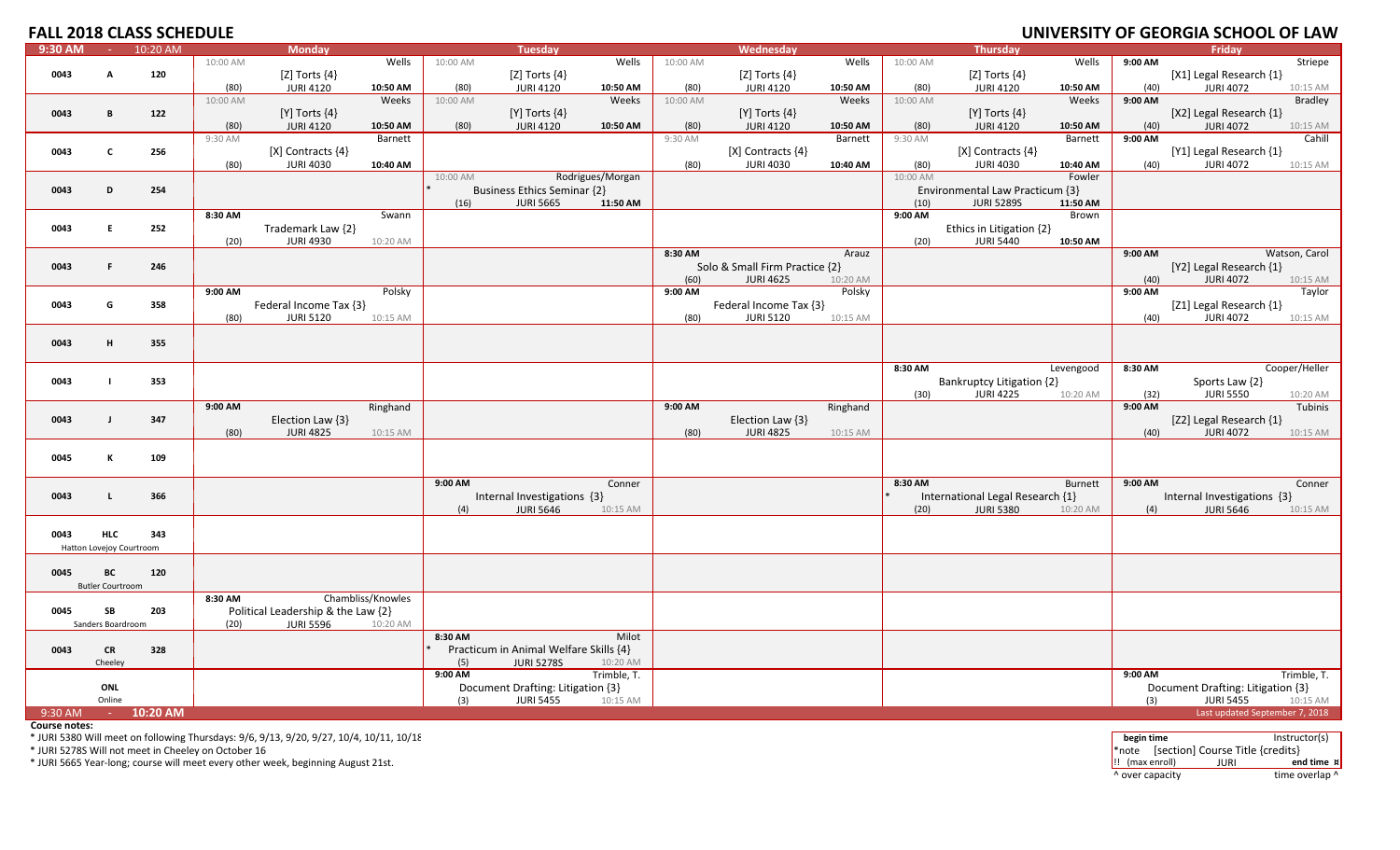# **FALL 2018**

| <b>FALL 2018 CLASS SCHEDULE</b> |                          |             |                 |                                    |                     |          |                                    |                  |                 |                                    |                     |                  |                                    |                     |          | UNIVERSITY OF GEORGIA SCHOOL OF LAW |          |
|---------------------------------|--------------------------|-------------|-----------------|------------------------------------|---------------------|----------|------------------------------------|------------------|-----------------|------------------------------------|---------------------|------------------|------------------------------------|---------------------|----------|-------------------------------------|----------|
| 10:30 AM                        |                          | $-11:20$ AM |                 | <b>Monday</b>                      |                     |          | <b>Tuesday</b>                     |                  |                 | Wednesday                          |                     |                  | <b>Thursday</b>                    |                     |          | Fridav                              |          |
|                                 |                          |             | 10:00 AM        |                                    | Wells               | 10:00 AM |                                    | Wells            | 10:00 AM        |                                    | Wells               | 10:00 AM         |                                    | Wells               |          |                                     |          |
| 0043                            | А                        | 120         |                 | [Z] Torts $\{4\}$                  |                     |          | [ $Z$ ] Torts $\{4\}$              |                  |                 | [ $Z$ ] Torts $\{4\}$              |                     |                  | [Z] Torts $\{4\}$                  |                     |          |                                     |          |
|                                 |                          |             | (80)            | <b>JURI 4120</b>                   | 10:50 AM            | (80)     | <b>JURI 4120</b>                   | 10:50 AM         | (80)            | <b>JURI 4120</b>                   | 10:50 AM            | (80)             | <b>JURI 4120</b>                   | 10:50 AM            |          |                                     |          |
|                                 |                          |             | 10:00 AM        |                                    | Weeks               | 10:00 AM |                                    | Weeks            | 10:00 AM        |                                    | Weeks               | 10:00 AM         |                                    | Weeks               |          |                                     |          |
| 0043                            | B                        | 122         |                 | $[Y]$ Torts $\{4\}$                |                     |          | [Y] Torts $\{4\}$                  |                  |                 | $[Y]$ Torts $\{4\}$                |                     |                  | $[Y]$ Torts $\{4\}$                |                     |          |                                     |          |
|                                 |                          |             | (80)<br>9:30 AM | <b>JURI 4120</b>                   | 10:50 AM<br>Barnett | (80)     | <b>JURI 4120</b>                   | 10:50 AM         | (80)<br>9:30 AM | <b>JURI 4120</b>                   | 10:50 AM<br>Barnett | (80)<br>9:30 AM  | <b>JURI 4120</b>                   | 10:50 AM<br>Barnett |          |                                     |          |
| 0043                            | $\mathbf c$              | 256         |                 | $[X]$ Contracts $\{4\}$            |                     |          |                                    |                  |                 | [X] Contracts {4}                  |                     |                  | $[X]$ Contracts $\{4\}$            |                     |          |                                     |          |
|                                 |                          |             | (80)            | <b>JURI 4030</b>                   | 10:40 AM            |          |                                    |                  | (80)            | <b>JURI 4030</b>                   | 10:40 AM            | (80)             | <b>JURI 4030</b>                   | 10:40 AM            |          |                                     |          |
|                                 |                          |             |                 |                                    |                     | 10:00 AM |                                    | Rodrigues/Morgan |                 |                                    |                     | 10:00 AM         |                                    | Fowler              |          |                                     |          |
| 0043                            | D                        | 254         |                 |                                    |                     |          | <b>Business Ethics Seminar {2}</b> |                  |                 |                                    |                     |                  | Environmental Law Practicum {3}    |                     |          |                                     |          |
|                                 |                          |             |                 |                                    |                     | (16)     | <b>JURI 5665</b>                   | 11:50 AM         |                 |                                    |                     | (10)             | <b>JURI 5289S</b>                  | 11:50 AM            |          |                                     |          |
|                                 |                          |             |                 |                                    |                     | 10:30 AM |                                    | Amann            |                 |                                    |                     | 9:00 AM          |                                    | Brown               | 10:30 AM |                                     | Amann    |
| 0043                            | E.                       | 252         |                 |                                    |                     |          | International Human Rights {3}     |                  |                 |                                    |                     |                  | Ethics in Litigation {2}           |                     |          | International Human Rights {3}      |          |
|                                 |                          |             |                 |                                    |                     | (20)     | <b>JURI 4670</b>                   | 11:45 AM         |                 |                                    |                     | (20)             | <b>JURI 5440</b>                   | 10:50 AM            | (20)     | JURI 4670                           | 11:45 AM |
|                                 |                          |             | 11:00 AM        |                                    | Hale                | 11:00 AM |                                    | Shipley          | 11:00 AM        |                                    | Shipley             |                  |                                    |                     | 11:00 AM |                                     | Shipley  |
| 0043                            | F.                       | 246         |                 | <b>OneL Academic Enhancement</b>   |                     |          | Administrative Law {3}             |                  |                 | Administrative Law {3}             |                     |                  |                                    |                     |          | Administrative Law {3}              |          |
|                                 |                          |             |                 |                                    | 11:50 AM            | (80)     | <b>JURI 4320</b>                   | 11:50 AM         | (80)            | <b>JURI 4320</b>                   | 11:50 AM            |                  |                                    |                     | (80)     | <b>JURI 4320</b>                    | 11:50 AM |
|                                 |                          |             | 10:30 AM        |                                    | Simon               | 10:30 AM |                                    | <b>Bruner</b>    | 10:30 AM        |                                    | Bruner              | 10:30 AM         |                                    | Simon               | 10:30 AM |                                     | Bruner   |
| 0043                            | G                        | 358         |                 | Bankruptcy {3}                     |                     |          | Corporations {3}                   |                  |                 | Corporations {3}                   |                     |                  | Bankruptcy {3}                     |                     |          | Corporations {3}                    |          |
|                                 |                          |             | (80)            | <b>JURI 4360</b>                   | 11:45 AM            | (80)     | <b>JURI 4210</b>                   | 11:20 AM         | (80)            | <b>JURI 4210</b>                   | 11:20 AM            | (80)             | <b>JURI 4360</b>                   | 11:45 AM            | (80)     | <b>JURI 4210</b>                    | 11:20 AM |
|                                 |                          |             | 10:30 AM        |                                    | West                |          |                                    |                  |                 |                                    |                     | 10:30 AM         |                                    | West                |          |                                     |          |
| 0043                            | н                        | 355         |                 | Supreme Court: Current Term {3}    |                     |          |                                    |                  |                 |                                    |                     |                  | Supreme Court: Current Term {3}    |                     |          |                                     |          |
|                                 |                          |             | (20)            | <b>JURI 4585</b>                   | 11:45 AM            |          |                                    |                  |                 |                                    |                     | (20)<br>10:45 AM | <b>JURI 4585</b>                   | 11:45 AM<br>Doty    |          |                                     |          |
| 0043                            | $\blacksquare$           | 353         |                 |                                    |                     |          |                                    |                  |                 |                                    |                     |                  | [LLM] Legal System of the US {2}   |                     |          |                                     |          |
|                                 |                          |             |                 |                                    |                     |          |                                    |                  |                 |                                    |                     | (20)             | <b>JURI 7501</b>                   | 12:00 PM            |          |                                     |          |
|                                 |                          |             | 10:30 AM        |                                    | Gabriel             | 10:30 AM |                                    | Scartz           |                 |                                    |                     | 10:30 AM         |                                    | Gabriel             | 10:30 AM |                                     | Scartz   |
| 0043                            | $\blacksquare$           | 347         |                 | Criminal Procedure I {3}           |                     |          | Family Law {3}                     |                  |                 |                                    |                     |                  | Criminal Procedure I {3}           |                     |          | Family Law {3}                      |          |
|                                 |                          |             | (80)            | <b>JURI 4460</b>                   | 11:45 AM            | (80)     | <b>JURI 5330</b>                   | 11:45 AM         |                 |                                    |                     | (80)             | <b>JURI 4460</b>                   | 11:45 AM            | (80)     | <b>JURI 5330</b>                    | 11:45 AM |
|                                 |                          |             |                 |                                    |                     |          |                                    |                  |                 |                                    |                     |                  |                                    |                     |          |                                     |          |
| 0045                            | К                        | 109         |                 |                                    |                     |          |                                    |                  |                 |                                    |                     |                  |                                    |                     |          |                                     |          |
|                                 |                          |             |                 |                                    |                     |          |                                    |                  |                 |                                    |                     |                  |                                    |                     |          |                                     |          |
|                                 |                          |             | 10:30 AM        |                                    | McNiff              |          |                                    |                  | 10:30 AM        |                                    | McNiff              | 10:30 AM         |                                    | McNiff              |          |                                     |          |
| 0043                            | L.                       | 366         |                 | Legal Negotiation & Settlement {3} |                     |          |                                    |                  |                 | Legal Negotiation & Settlement {3} |                     |                  | Legal Negotiation & Settlement {3} |                     |          |                                     |          |
|                                 |                          |             | (20)            | <b>JURI 4213</b>                   | 11:20 AM            |          |                                    |                  | (20)            | <b>JURI 4213</b>                   | 11:20 AM            | (20)             | <b>JURI 4213</b>                   | 11:20 AM            |          |                                     |          |
|                                 |                          |             |                 |                                    |                     |          |                                    |                  |                 |                                    |                     |                  |                                    |                     |          |                                     |          |
| 0043                            | <b>HLC</b>               | 343         |                 |                                    |                     |          |                                    |                  |                 |                                    |                     |                  |                                    |                     |          |                                     |          |
|                                 | Hatton Lovejoy Courtroom |             |                 |                                    |                     |          |                                    |                  |                 |                                    |                     |                  |                                    |                     |          |                                     |          |
| 0045                            | BC                       | 120         |                 |                                    |                     |          |                                    |                  |                 |                                    |                     |                  |                                    |                     |          |                                     |          |
|                                 | <b>Butler Courtroom</b>  |             |                 |                                    |                     |          |                                    |                  |                 |                                    |                     |                  |                                    |                     |          |                                     |          |
|                                 |                          |             |                 |                                    |                     | 10:30 AM |                                    | Turner           |                 |                                    |                     |                  |                                    |                     |          |                                     |          |
| 0045                            | SB                       | 203         |                 |                                    |                     |          | *Undergrad Course* {3}             |                  |                 |                                    |                     |                  |                                    |                     |          |                                     |          |
|                                 | Sanders Boardroom        |             |                 |                                    |                     | (25)     | 3233                               | 12:10 PM         |                 |                                    |                     |                  |                                    |                     |          |                                     |          |
|                                 |                          |             |                 |                                    |                     |          |                                    |                  |                 |                                    |                     |                  |                                    |                     |          |                                     |          |
| 0043                            | <b>CR</b>                | 328         |                 |                                    |                     |          |                                    |                  |                 |                                    |                     |                  |                                    |                     |          |                                     |          |
|                                 | Cheeley                  |             |                 |                                    |                     |          |                                    |                  |                 |                                    |                     |                  |                                    |                     |          |                                     |          |
|                                 |                          |             |                 |                                    |                     |          |                                    |                  |                 |                                    |                     |                  |                                    |                     |          |                                     |          |
|                                 | ONL                      |             |                 |                                    |                     |          |                                    |                  |                 |                                    |                     |                  |                                    |                     |          |                                     |          |
|                                 | Online                   |             |                 |                                    |                     |          |                                    |                  |                 |                                    |                     |                  |                                    |                     |          |                                     |          |
| 10:30 AM                        |                          | $-11:20$ AM |                 |                                    |                     |          |                                    |                  |                 |                                    |                     |                  |                                    |                     |          | Last updated September 7, 2018      |          |

**Course notes:**

\* JURI 5665 Year‐long; course will meet every other week, beginning August 21st. **begin time** Instructor(s)

\* JURI 7501 Session on Sept. 27th may meet earlier or in another location.  $\blacksquare$  \* note [section] Course Title {credits}  $\blacksquare$  \* note [section] Course Title {credits}

\* 1L Academic Enhancement open to all interested participants; registration not required !! (max enroll) JURI **end time ¤**

^ over capacity dime overlap ^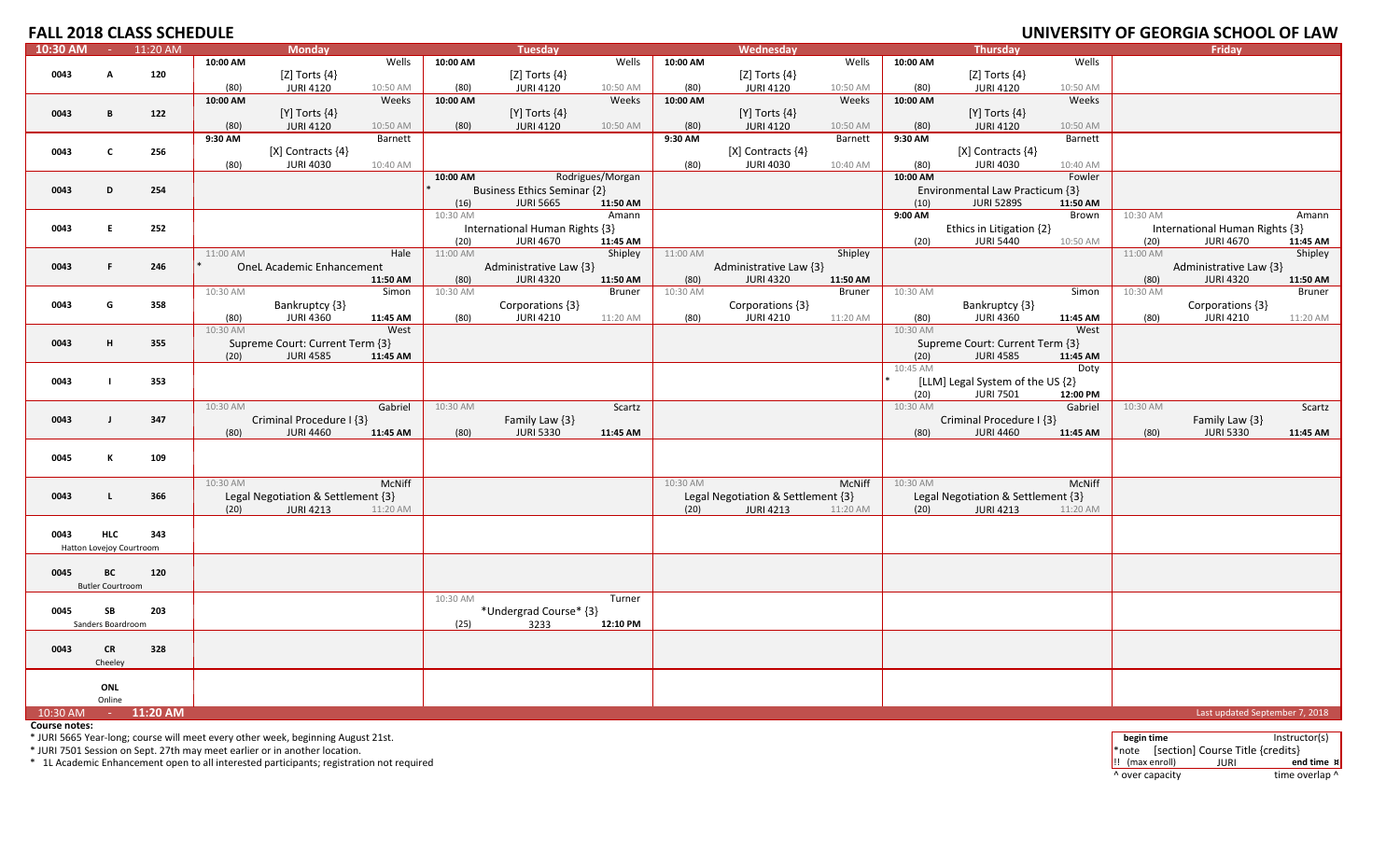|          |                                        | <b>FALL 2018 CLASS SCHEDULE</b> |                                                                                             |                                                                                                            |                                                                                       |                                                                                                | UNIVERSITY OF GEORGIA SCHOOL OF LAW                                                         |
|----------|----------------------------------------|---------------------------------|---------------------------------------------------------------------------------------------|------------------------------------------------------------------------------------------------------------|---------------------------------------------------------------------------------------|------------------------------------------------------------------------------------------------|---------------------------------------------------------------------------------------------|
| 11:30 AM |                                        | $-12:00 \text{ PM}$             | <b>Monday</b>                                                                               | Tuesday                                                                                                    | Wednesday                                                                             | Thursday                                                                                       | Fridav                                                                                      |
| 0043     | A                                      | 120                             |                                                                                             |                                                                                                            |                                                                                       |                                                                                                |                                                                                             |
| 0043     | B                                      | 122                             |                                                                                             |                                                                                                            |                                                                                       |                                                                                                |                                                                                             |
| 0043     | C                                      | 256                             |                                                                                             |                                                                                                            |                                                                                       |                                                                                                |                                                                                             |
| 0043     | D                                      | 254                             |                                                                                             | Rodrigues/Morgan<br>10:00 AM<br><b>Business Ethics Seminar {2}</b><br><b>JURI 5665</b><br>(16)<br>11:50 AM |                                                                                       | 10:00 AM<br>Fowler<br>Environmental Law Practicum {3}<br><b>JURI 5289S</b><br>(10)<br>11:50 AM |                                                                                             |
| 0043     | E.                                     | 252                             |                                                                                             | 10:30 AM<br>Amann<br>International Human Rights {3}<br><b>JURI 4670</b><br>(20)<br>11:45 AM                |                                                                                       |                                                                                                | Amann<br>10:30 AM<br>International Human Rights {3}<br>(20)<br><b>JURI 4670</b><br>11:45 AM |
| 0043     | F                                      | 246                             | 11:00 AM<br>Hale<br><b>OneL Academic Enhancement</b><br>11:50 AM                            | 11:00 AM<br>Shipley<br>Administrative Law {3}<br><b>JURI 4320</b><br>(80)<br>11:50 AM                      | 11:00 AM<br>Shipley<br>Administrative Law {3}<br><b>JURI 4320</b><br>(80)<br>11:50 AM |                                                                                                | 11:00 AM<br>Shipley<br>Administrative Law {3}<br><b>JURI 4320</b><br>(80)<br>11:50 AM       |
| 0043     | G                                      | 358                             | 10:30 AM<br>Simon<br>Bankruptcy {3}<br><b>JURI 4360</b><br>11:45 AM<br>(80)                 |                                                                                                            |                                                                                       | 10:30 AM<br>Simon<br>Bankruptcy {3}<br><b>JURI 4360</b><br>(80)<br>11:45 AM                    |                                                                                             |
| 0043     | H                                      | 355                             | 10:30 AM<br>West<br>Supreme Court: Current Term {3}<br><b>JURI 4585</b><br>(20)<br>11:45 AM |                                                                                                            |                                                                                       | 10:30 AM<br>West<br>Supreme Court: Current Term {3}<br><b>JURI 4585</b><br>(20)<br>11:45 AM    |                                                                                             |
| 0043     |                                        | 353                             |                                                                                             |                                                                                                            |                                                                                       | 10:45 AM<br>Doty<br>[LLM] Legal System of the US {2}<br>(20)<br><b>JURI 7501</b><br>12:00 PM   |                                                                                             |
| 0043     | $\mathbf{J}$                           | 347                             | 10:30 AM<br>Gabriel<br>Criminal Procedure I {3}<br><b>JURI 4460</b><br>(80)<br>11:45 AM     | 10:30 AM<br>Scartz<br>Family Law {3}<br><b>JURI 5330</b><br>(80)<br>11:45 AM                               |                                                                                       | 10:30 AM<br>Gabriel<br>Criminal Procedure I {3}<br><b>JURI 4460</b><br>(80)<br>11:45 AM        | 10:30 AM<br>Scartz<br>Family Law {3}<br><b>JURI 5330</b><br>(80)<br>11:45 AM                |
| 0045     | к                                      | 109                             |                                                                                             |                                                                                                            |                                                                                       |                                                                                                |                                                                                             |
| 0043     | $\mathbf{L}$                           | 366                             |                                                                                             |                                                                                                            |                                                                                       |                                                                                                |                                                                                             |
| 0043     | <b>HLC</b><br>Hatton Lovejoy Courtroom | 343                             |                                                                                             |                                                                                                            |                                                                                       |                                                                                                |                                                                                             |
| 0045     | BC<br><b>Butler Courtroom</b>          | 120                             |                                                                                             |                                                                                                            |                                                                                       |                                                                                                |                                                                                             |
| 0045     | SB<br>Sanders Boardroom                | 203                             |                                                                                             | 10:30 AM<br>Turner<br>*Undergrad Course* {3}<br>3233<br>(25)<br>12:10 PM                                   |                                                                                       |                                                                                                |                                                                                             |
| 0043     | <b>CR</b><br>Cheeley                   | 328                             |                                                                                             |                                                                                                            |                                                                                       |                                                                                                |                                                                                             |
|          | ONL<br>Online                          |                                 |                                                                                             |                                                                                                            |                                                                                       |                                                                                                |                                                                                             |
|          |                                        | 11:30 AM - 12:00 PM             |                                                                                             |                                                                                                            |                                                                                       |                                                                                                | Last updated September 7, 2018                                                              |

**Course notes:**

\* JURI 5665 Year‐long; course will meet every other week, beginning August 21st. **begin time** Instructor(s)

\* JURI 7501 Session on Sept. 27th may meet earlier or in another location.  $\blacksquare$  \* note [section] Course Title {credits}  $\blacksquare$  \* note [section] Course Title {credits}

\* 1L Academic Enhancement open to all interested participants; registration not required !! (max enroll) JURI **end time ¤**

^ over capacity dime overlap ^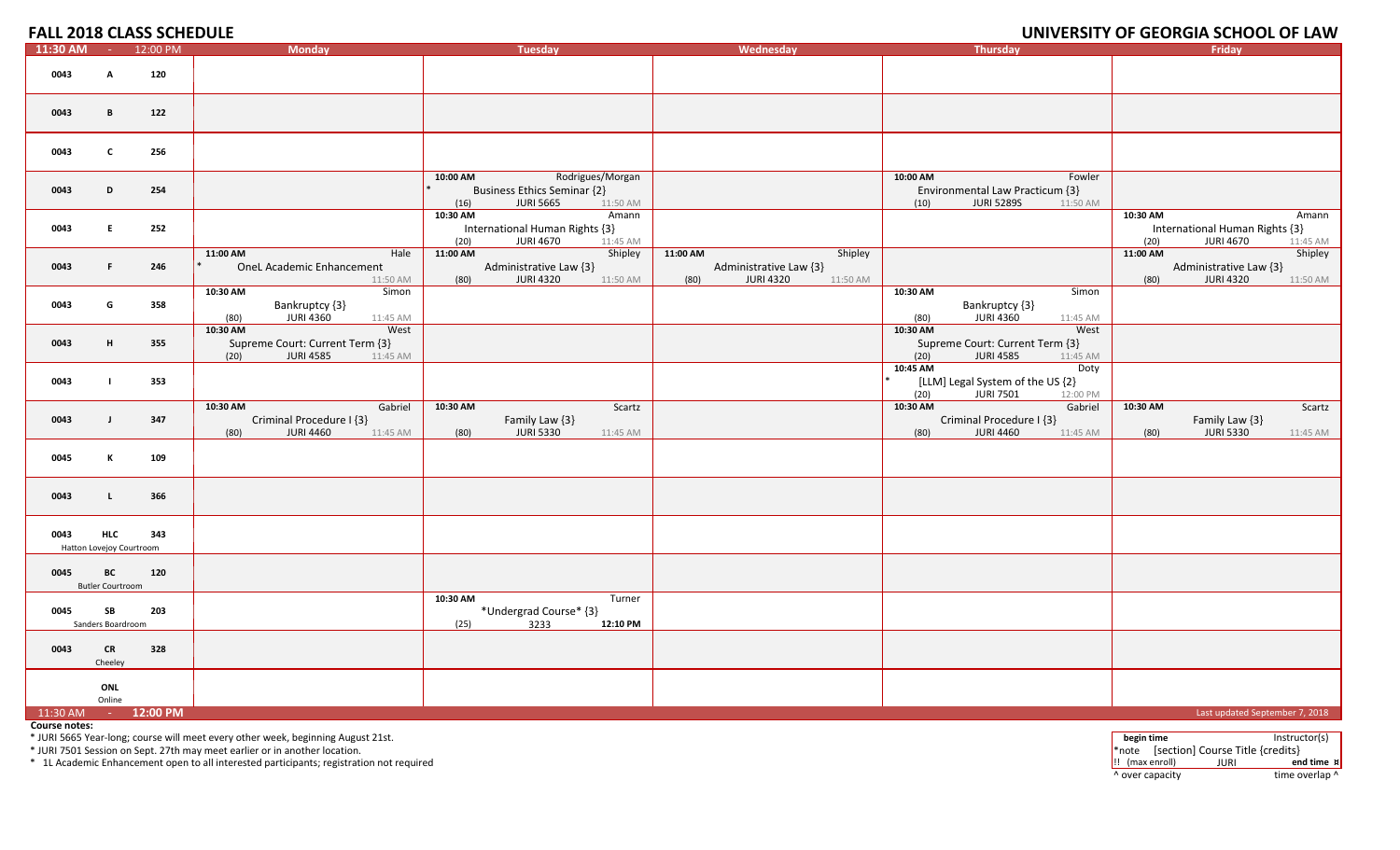# **OF GEORGIA SCHOOL OF LAW**

| 12:00 PM           | $\sim 100$                             | 1:00 PM | <b>Monday</b>                                                                  | <b>Tuesday</b>                                                           | Wednesday | Thursday                                                                                   | Friday                         |
|--------------------|----------------------------------------|---------|--------------------------------------------------------------------------------|--------------------------------------------------------------------------|-----------|--------------------------------------------------------------------------------------------|--------------------------------|
| 0043               | $\mathbf{A}$                           | 120     |                                                                                |                                                                          |           |                                                                                            |                                |
| 0043               | $\mathbf{B}$                           | 122     |                                                                                |                                                                          |           |                                                                                            |                                |
| 0043               | $\mathbf{c}$                           | 256     |                                                                                |                                                                          |           |                                                                                            |                                |
| 0043               | D                                      | 254     |                                                                                |                                                                          |           |                                                                                            |                                |
| 0043               | E                                      | 252     |                                                                                |                                                                          |           |                                                                                            |                                |
| 0043               | $\mathbf{F}$ .                         | 246     |                                                                                |                                                                          |           |                                                                                            |                                |
| 0043               | G                                      | 358     |                                                                                | 12:30 PM<br>Sawyer<br>*Undergrad Course*<br>1:45 PM                      |           | 12:30 PM<br>Sawyer<br>*Undergrad Course*<br>1:45 PM                                        |                                |
| 0043               | H                                      | 355     | Hale<br>12:30 PM<br>[MSL] Intro to American Legal Sys {3}<br>JURI 6501 1:20 PM |                                                                          |           | 12:30 PM<br>Hale<br>[MSL] Intro to American Legal Sys {3}<br>$1:20$ PM<br><b>JURI 6501</b> |                                |
| 0043               | $\mathbf{I}$                           | 353     |                                                                                |                                                                          |           |                                                                                            |                                |
| 0043               | $\mathbf{J}$                           | 347     |                                                                                |                                                                          |           |                                                                                            |                                |
| 0045               | K                                      | 109     |                                                                                |                                                                          |           |                                                                                            |                                |
| 0043               | $\mathbf{L}$                           | 366     |                                                                                |                                                                          |           |                                                                                            |                                |
| 0043               | <b>HLC</b><br>Hatton Lovejoy Courtroom | 343     |                                                                                |                                                                          |           |                                                                                            |                                |
| 0045               | BC<br><b>Butler Courtroom</b>          | 120     |                                                                                |                                                                          |           |                                                                                            |                                |
| 0045               | SB<br>Sanders Boardroom                | 203     |                                                                                | 10:30 AM<br>Turner<br>*Undergrad Course* {3}<br>3233<br>(25)<br>12:10 PM |           |                                                                                            |                                |
| 0043               | <b>CR</b><br>Cheeley                   | 328     |                                                                                |                                                                          |           |                                                                                            |                                |
|                    | ONL<br>Online                          |         |                                                                                |                                                                          |           |                                                                                            |                                |
| 12:00 PM - 1:00 PM |                                        |         |                                                                                |                                                                          |           |                                                                                            | Last updated September 7, 2018 |

**begin time** Instructor(s) \*note [section] Course Title {credits} !! (max enroll) JURI **end time ¤** ^ over capacity dime overlap ^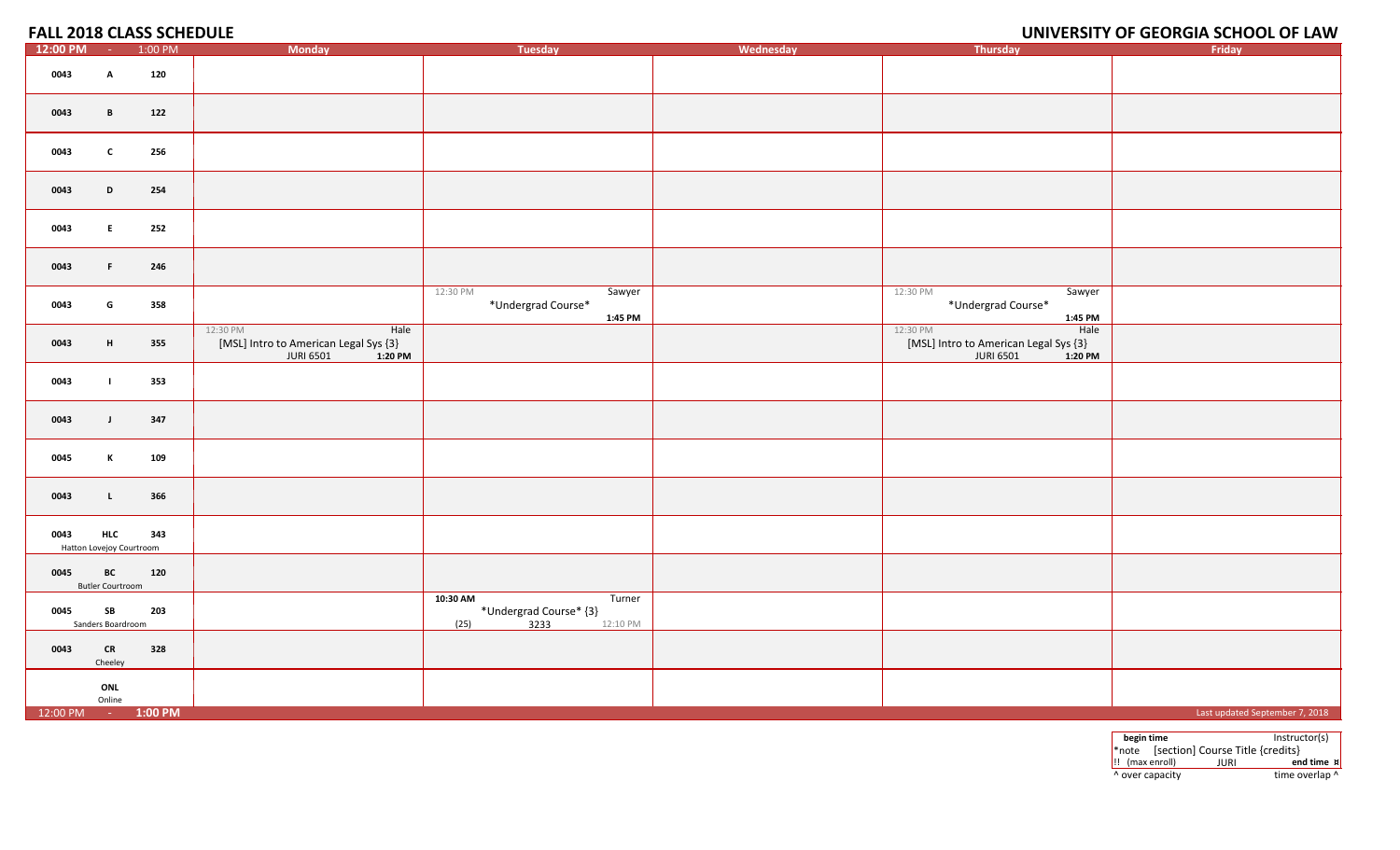#### **FALL 2018 CLASS SCHEDULE UNIVERSITY**

| $1:00$ PM | $\sim 10^{-1}$           | 1:20 PM |          | <b>Monday</b>                                 |           |                 | <b>Tuesday</b>                               |                   |         | Wednesday                                     |           |          | <b>Thursday</b>                               |           |                 | Friday                                       |             |
|-----------|--------------------------|---------|----------|-----------------------------------------------|-----------|-----------------|----------------------------------------------|-------------------|---------|-----------------------------------------------|-----------|----------|-----------------------------------------------|-----------|-----------------|----------------------------------------------|-------------|
|           |                          |         | 1:00 PM  |                                               | Coenen    | 1:00 PM         |                                              | Conner            | 1:00 PM |                                               | Coenen    | 1:00 PM  |                                               | Coenen    | 1:00 PM         |                                              | Conner      |
| 0043      | A                        | 120     |          | [Y] Contracts {4}                             |           |                 | [Y2] Legal Writing I {3}                     |                   |         | [Y] Contracts {4}                             |           |          | [Y] Contracts {4}                             |           |                 | [Y2] Legal Writing I {3}                     |             |
|           |                          |         | (80)     | <b>JURI 4030</b>                              | 2:10 PM   | (40)            | <b>JURI 4071</b>                             | 2:15 PM           | (80)    | <b>JURI 4030</b>                              | 2:10 PM   | (80)     | <b>JURI 4030</b>                              | 2:10 PM   | (40)            | <b>JURI 4071</b>                             | 2:15 PM     |
|           |                          |         | 1:00 PM  |                                               | Barnett   | 1:00 PM         |                                              | Nesset            | 1:00 PM |                                               | Barnett   | 1:00 PM  |                                               | Barnett   | 1:00 PM         |                                              | Nesset      |
| 0043      | B                        | 122     |          | [Z] Contracts {4}                             |           |                 | [X2] Legal Writing I {3}                     |                   |         | [Z] Contracts {4}                             |           |          | [Z] Contracts {4}                             |           |                 | [X2] Legal Writing I {3}                     |             |
|           |                          |         | (80)     | <b>JURI 4030</b>                              | 2:10 PM   | (40)            | <b>JURI 4071</b>                             | 2:15 PM           | (80)    | <b>JURI 4030</b>                              | 2:10 PM   | (80)     | <b>JURI 4030</b>                              | 2:10 PM   | (40)            | <b>JURI 4071</b>                             | 2:15 PM     |
|           |                          |         | 1:00 PM  |                                               | Khan      | 1:00 PM         |                                              | Clutter           | 1:00 PM |                                               | Khan      | 1:00 PM  |                                               | Khan      | 1:00 PM         |                                              | Clutter     |
| 0043      | $\mathbf c$              | 256     |          | $[X]$ Torts $\{4\}$                           |           |                 | [Y1] Legal Writing $\{3\}$                   |                   |         | [X] Torts $\{4\}$                             |           |          | $[X]$ Torts $\{4\}$                           |           |                 | [Y1] Legal Writing I {3}                     |             |
|           |                          |         | (80)     | <b>JURI 4120</b>                              | 2:10 PM   | (40)            | <b>JURI 4071</b>                             | 2:15 PM           | (80)    | <b>JURI 4120</b>                              | 2:10 PM   | (80)     | <b>JURI 4120</b>                              | 2:10 PM   | (40)            | <b>JURI 4071</b>                             | 2:15 PM     |
|           |                          |         |          |                                               |           |                 |                                              |                   |         |                                               |           |          |                                               |           |                 |                                              |             |
| 0043      | D                        | 254     |          |                                               |           |                 |                                              |                   |         |                                               |           |          |                                               |           |                 |                                              |             |
|           |                          |         | 1:00 PM  |                                               | Cook, J.  | 1:00 PM         |                                              | Amann             |         |                                               |           |          |                                               |           | 1:00 PM         |                                              | Amann       |
| 0043      | E                        | 252     |          | Landmark Cases in Crim. Lit. {2}              |           |                 | International Criminal Law {3}               |                   |         |                                               |           |          |                                               |           |                 | International Criminal Law {3}               |             |
|           |                          |         | (20)     | <b>JURI 4275</b>                              | 2:50 PM   | (4)             | <b>JURI 4270</b>                             | 2:15 PM           |         |                                               |           |          |                                               |           | (4)             | <b>JURI 4270</b>                             | 2:15 PM     |
|           |                          |         |          |                                               |           |                 |                                              |                   |         |                                               |           |          |                                               |           |                 |                                              |             |
| 0043      | F                        | 246     |          |                                               |           |                 |                                              |                   |         |                                               |           |          |                                               |           |                 |                                              |             |
|           |                          |         |          |                                               |           |                 |                                              |                   |         |                                               |           |          |                                               |           |                 |                                              |             |
|           |                          |         |          |                                               |           | 12:30 PM        |                                              | Sawyer            |         |                                               |           | 12:30 PM |                                               | Sawyer    |                 |                                              |             |
| 0043      | G                        | 358     |          |                                               |           |                 | *Undergrad Course*                           |                   |         |                                               |           |          | *Undergrad Course*                            |           |                 |                                              |             |
|           |                          |         |          |                                               |           |                 |                                              | 1:45 PM           |         |                                               |           |          |                                               | 1:45 PM   |                 |                                              |             |
|           |                          |         | 12:30 PM |                                               | Hale      |                 |                                              |                   |         |                                               |           | 12:30 PM |                                               | Hale      |                 |                                              |             |
| 0043      | н                        | 355     |          | [MSL] Intro to American Legal Sys {3}         |           |                 |                                              |                   |         |                                               |           |          | [MSL] Intro to American Legal Sys {3}         |           |                 |                                              |             |
|           |                          |         |          | <b>JURI 6501</b>                              | 1:20 PM   |                 |                                              |                   |         |                                               |           |          | <b>JURI 6501</b>                              | 1:20 PM   |                 |                                              |             |
|           |                          |         |          |                                               |           | 1:00 PM         |                                              | Hale              |         |                                               |           |          |                                               |           | 1:00 PM         |                                              | Hale        |
| 0043      |                          | 353     |          |                                               |           |                 | [X1] Legal Writing I {3}                     |                   |         |                                               |           |          |                                               |           |                 | [X1] Legal Writing I {3}                     |             |
|           |                          |         |          |                                               |           | (40)            | <b>JURI 4071</b>                             | 2:15 PM           |         |                                               |           |          |                                               |           | (40)            | <b>JURI 4071</b>                             | 2:15 PM     |
|           |                          |         | 1:00 PM  |                                               | Rodrigues | 1:00 PM         |                                              | Trimble, T.       | 1:00 PM |                                               | Rodrigues | 1:00 PM  |                                               | Rodrigues | 1:00 PM         |                                              | Trimble, T. |
| 0043      | $\mathbf{I}$             | 347     | (80)     | Securities Regulation {3}<br><b>JURI 4960</b> | 1:50 PM   |                 | [Z1] Legal Writing I {3}<br><b>JURI 4071</b> |                   |         | Securities Regulation {3}<br><b>JURI 4960</b> | 1:50 PM   |          | Securities Regulation {3}<br><b>JURI 4960</b> | 1:50 PM   |                 | [Z1] Legal Writing I {3}<br><b>JURI 4071</b> | 2:15 PM     |
|           |                          |         |          |                                               |           | (40)<br>1:00 PM |                                              | 2:15 PM<br>Mangan | (80)    |                                               |           | (80)     |                                               |           | (40)<br>1:00 PM |                                              | Mangan      |
| 0045      | К                        | 109     |          |                                               |           |                 | [Z2] Legal Writing I {3}                     |                   |         |                                               |           |          |                                               |           |                 | [Z2] Legal Writing I {3}                     |             |
|           |                          |         |          |                                               |           | (40)            | <b>JURI 4071</b>                             | 2:15 PM           |         |                                               |           |          |                                               |           | (40)            | <b>JURI 4071</b>                             | 2:15 PM     |
|           |                          |         |          |                                               |           | 1:00 PM         |                                              | Burch, T.         |         |                                               |           |          |                                               |           |                 |                                              |             |
| 0043      | -1.                      | 366     |          |                                               |           |                 | Appellate Advocacy {2}                       |                   |         |                                               |           |          |                                               |           |                 |                                              |             |
|           |                          |         |          |                                               |           | (28)            | <b>JURI 4150</b>                             | 2:50 PM           |         |                                               |           |          |                                               |           |                 |                                              |             |
|           |                          |         |          |                                               |           |                 |                                              |                   |         |                                               |           |          |                                               |           |                 |                                              |             |
| 0043      | <b>HLC</b>               | 343     |          |                                               |           |                 |                                              |                   |         |                                               |           |          |                                               |           |                 |                                              |             |
|           | Hatton Lovejoy Courtroom |         |          |                                               |           |                 |                                              |                   |         |                                               |           |          |                                               |           |                 |                                              |             |
|           |                          |         |          |                                               |           |                 |                                              |                   |         |                                               |           |          |                                               |           |                 |                                              |             |
| 0045      | ВC                       | 120     |          |                                               |           |                 |                                              |                   |         |                                               |           |          |                                               |           |                 |                                              |             |
|           | <b>Butler Courtroom</b>  |         |          |                                               |           |                 |                                              |                   |         |                                               |           |          |                                               |           |                 |                                              |             |
| 0045      | SB                       | 203     |          |                                               |           |                 |                                              |                   |         |                                               |           |          |                                               |           |                 |                                              |             |
|           | Sanders Boardroom        |         |          |                                               |           |                 |                                              |                   |         |                                               |           |          |                                               |           |                 |                                              |             |
|           |                          |         |          |                                               |           |                 |                                              |                   |         |                                               |           |          |                                               |           |                 |                                              |             |
| 0043      | <b>CR</b>                | 328     |          |                                               |           |                 |                                              |                   |         |                                               |           |          |                                               |           |                 |                                              |             |
|           | Cheeley                  |         |          |                                               |           |                 |                                              |                   |         |                                               |           |          |                                               |           |                 |                                              |             |
|           |                          |         |          |                                               |           |                 |                                              |                   |         |                                               |           |          |                                               |           |                 |                                              |             |
|           | ONL                      |         |          |                                               |           |                 |                                              |                   |         |                                               |           |          |                                               |           |                 |                                              |             |
|           | Online                   |         |          |                                               |           |                 |                                              |                   |         |                                               |           |          |                                               |           |                 |                                              |             |
| 1:00 PM   | <b>Part</b>              | 1:20 PM |          |                                               |           |                 |                                              |                   |         |                                               |           |          |                                               |           |                 | Last updated September 7, 2018               |             |

**begin time** Instructor(s) \*note [section] Course Title {credits} !! (max enroll) JURI **end time ¤** ^ over capacity dime overlap ^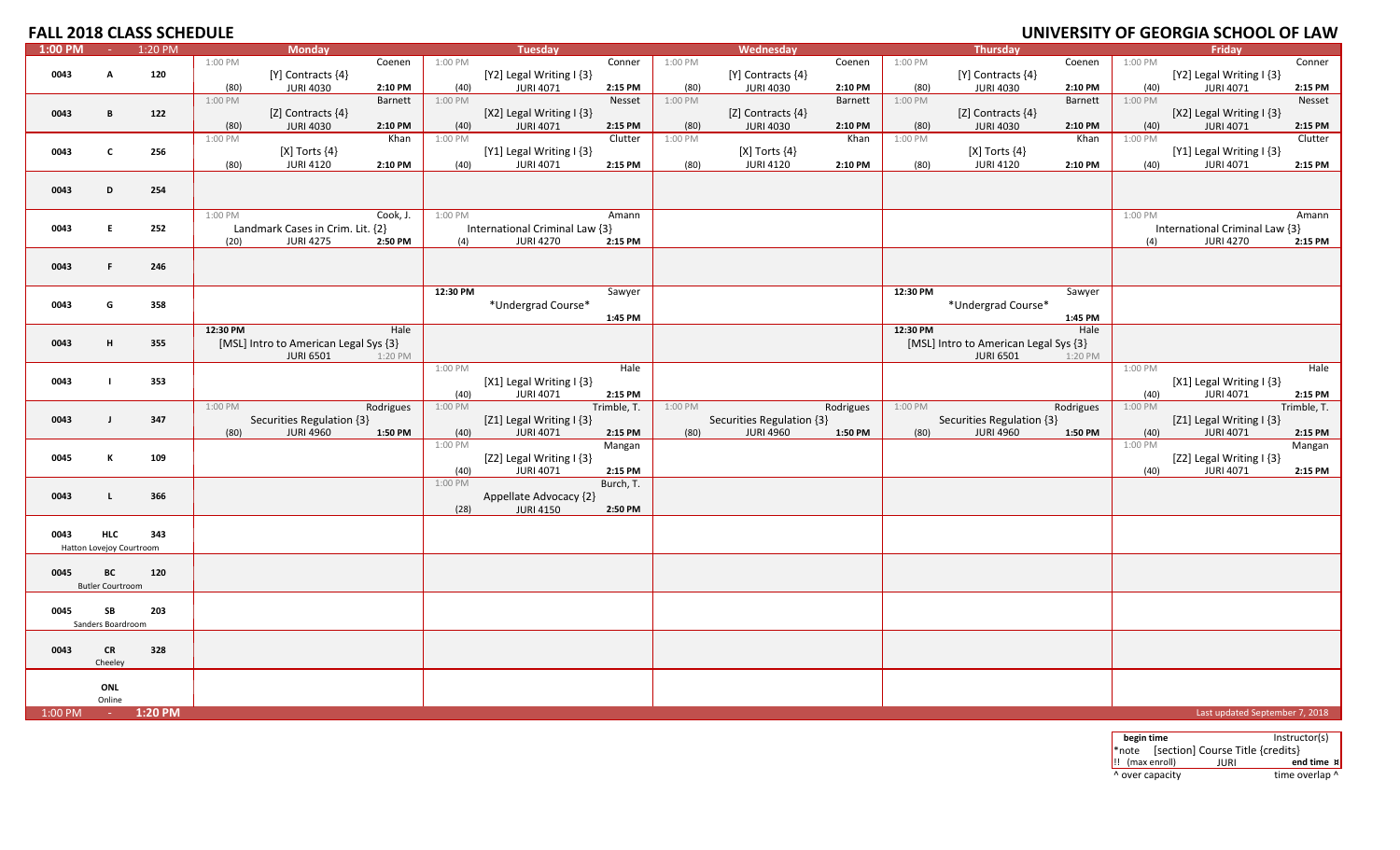|         |                          | <b>FALL 2018 CLASS SCHEDULE</b> |         |                                         |                  |                 |                                              |             |                 |                                         |                  |          |                                       |                  |                 | UNIVERSITY OF GEORGIA SCHOOL OF LAW            |                    |
|---------|--------------------------|---------------------------------|---------|-----------------------------------------|------------------|-----------------|----------------------------------------------|-------------|-----------------|-----------------------------------------|------------------|----------|---------------------------------------|------------------|-----------------|------------------------------------------------|--------------------|
| 1:30 PM | $\sim$ 1                 | 2:20 PM                         |         | <b>Monday</b>                           |                  |                 | <b>Tuesday</b>                               |             |                 | Wednesday                               |                  |          | <b>Thursday</b>                       |                  |                 | Friday                                         |                    |
|         |                          |                                 | 1:00 PM |                                         | Coenen           | 1:00 PM         |                                              | Conner      | 1:00 PM         |                                         | Coenen           | 1:00 PM  |                                       | Coenen           | 1:00 PM         |                                                | Conner             |
| 0043    | A                        | 120                             |         | [Y] Contracts {4}                       |                  |                 | [Y2] Legal Writing $\{3\}$                   |             |                 | [Y] Contracts {4}                       |                  |          | [Y] Contracts {4}                     |                  |                 | [Y2] Legal Writing I {3}                       |                    |
|         |                          |                                 | (80)    | <b>JURI 4030</b>                        | 2:10 PM          | (40)            | <b>JURI 4071</b>                             | 2:15 PM     | (80)            | <b>JURI 4030</b>                        | 2:10 PM          | (80)     | <b>JURI 4030</b>                      | 2:10 PM          | (40)            | <b>JURI 4071</b>                               | 2:15 PM            |
|         |                          |                                 | 1:00 PM |                                         | Barnett          | 1:00 PM         |                                              | Nesset      | $1:00$ PM       |                                         | Barnett          | 1:00 PM  |                                       | Barnett          | $1:00$ PM       |                                                | Nesset             |
| 0043    | B                        | 122                             |         | [Z] Contracts {4}                       |                  |                 | [X2] Legal Writing $\{3\}$                   |             |                 | [Z] Contracts $\{4\}$                   |                  |          | [Z] Contracts $\{4\}$                 |                  |                 | [X2] Legal Writing $\{3\}$                     |                    |
|         |                          |                                 | (80)    | <b>JURI 4030</b>                        | 2:10 PM<br>Khan  | (40)<br>1:00 PM | <b>JURI 4071</b>                             | 2:15 PM     | (80)<br>1:00 PM | <b>JURI 4030</b>                        | 2:10 PM<br>Khan  | (80)     | <b>JURI 4030</b>                      | 2:10 PM          | (40)<br>1:00 PM | <b>JURI 4071</b>                               | 2:15 PM<br>Clutter |
|         | $\mathbf c$              |                                 | 1:00 PM |                                         |                  |                 |                                              | Clutter     |                 |                                         |                  | 1:00 PM  |                                       | Khan             |                 |                                                |                    |
| 0043    |                          | 256                             | (80)    | $[X]$ Torts $\{4\}$<br><b>JURI 4120</b> | 2:10 PM          | (40)            | [Y1] Legal Writing I {3}<br><b>JURI 4071</b> | 2:15 PM     | (80)            | $[X]$ Torts $\{4\}$<br><b>JURI 4120</b> | 2:10 PM          | (80)     | [X] Torts $\{4\}$<br><b>JURI 4120</b> | 2:10 PM          | (40)            | [Y1] Legal Writing $\{3\}$<br><b>JURI 4071</b> | 2:15 PM            |
|         |                          |                                 |         |                                         |                  |                 |                                              |             | 1:30 PM         |                                         | Gabriel          |          |                                       |                  |                 |                                                |                    |
| 0043    | D                        | 254                             |         |                                         |                  |                 |                                              |             |                 | Criminal Defense Practicum II {4 to 6}  |                  |          |                                       |                  |                 |                                                |                    |
|         |                          |                                 |         |                                         |                  |                 |                                              |             | (12)            | <b>JURI 4500S</b>                       | 3:20 PM          |          |                                       |                  |                 |                                                |                    |
|         |                          |                                 | 1:00 PM |                                         | Cook, J.         | 1:00 PM         |                                              | Amann       |                 |                                         |                  |          |                                       |                  | 1:00 PM         |                                                | Amann              |
| 0043    | E.                       | 252                             |         | Landmark Cases in Crim. Lit. {2}        |                  |                 | International Criminal Law {3}               |             |                 |                                         |                  |          |                                       |                  |                 | International Criminal Law {3}                 |                    |
|         |                          |                                 | (20)    | <b>JURI 4275</b>                        | 2:50 PM          | (4)             | <b>JURI 4270</b>                             | 2:15 PM     |                 |                                         |                  |          |                                       |                  | (4)             | <b>JURI 4270</b>                               | 2:15 PM            |
|         |                          |                                 | 2:00 PM |                                         | Hall             | 2:00 PM         |                                              | Mayson      |                 |                                         |                  | 2:00 PM  |                                       | Hall             | 2:00 PM         |                                                | Mayson             |
| 0043    | F.                       | 246                             |         | Trusts & Estates {3}                    |                  |                 | Evidence $\{3\}$                             |             |                 |                                         |                  |          | Trusts & Estates {3}                  |                  |                 | Evidence $\{3\}$                               |                    |
|         |                          |                                 | (80)    | <b>JURI 4280</b>                        | 3:15 PM          | (80)            | <b>JURI 4250</b>                             | 3:15 PM     |                 |                                         |                  | (80)     | <b>JURI 4280</b>                      | 3:15 PM          | (80)            | <b>JURI 4250</b>                               | 3:15 PM            |
|         |                          |                                 | 2:00 PM |                                         | Watson, Camilla  | 12:30 PM        |                                              | Sawyer      | 2:00 PM         |                                         | Watson, Camilla  | 12:30 PM |                                       | Sawyer           |                 |                                                |                    |
| 0043    | G                        | 358                             |         | Timing in Fed Tax {3}                   |                  |                 | *Undergrad Course*                           |             |                 | Timing in Fed Tax {3}                   |                  |          | *Undergrad Course*                    |                  |                 |                                                |                    |
|         |                          |                                 | (80)    | <b>JURI 5640</b>                        | 3:15 PM          |                 |                                              | 1:45 PM     | (80)            | <b>JURI 5640</b>                        | 3:15 PM          |          |                                       | 1:45 PM          | 1:30 PM         |                                                | Warenzak           |
| 0043    | н                        | 355                             |         |                                         |                  |                 |                                              |             |                 |                                         |                  |          |                                       |                  |                 | Patent Prosecution & Procedure {2}             |                    |
|         |                          |                                 |         |                                         |                  |                 |                                              |             |                 |                                         |                  |          |                                       |                  | (20)            | <b>JURI 4923</b>                               | 3:20 PM            |
|         |                          |                                 |         |                                         |                  | 1:00 PM         |                                              | Hale        |                 |                                         |                  |          |                                       |                  | 1:00 PM         |                                                | Hale               |
| 0043    | $\blacksquare$           | 353                             |         |                                         |                  |                 | [X1] Legal Writing $\{3\}$                   |             |                 |                                         |                  |          |                                       |                  |                 | [X1] Legal Writing $\{3\}$                     |                    |
|         |                          |                                 |         |                                         |                  | (40)            | <b>JURI 4071</b>                             | 2:15 PM     |                 |                                         |                  |          |                                       |                  | (40)            | <b>JURI 4071</b>                               | 2:15 PM            |
|         |                          |                                 | 1:00 PM |                                         | Rodrigues        | 1:00 PM         |                                              | Trimble, T. | 1:00 PM         |                                         | Rodrigues        | 1:00 PM  |                                       | Rodrigues        | 1:00 PM         |                                                | Trimble, T.        |
| 0043    | $\mathbf{I}$             | 347                             |         | Securities Regulation {3}               |                  |                 | [Z1] Legal Writing I {3}                     |             |                 | Securities Regulation {3}               |                  |          | Securities Regulation {3}             |                  |                 | [Z1] Legal Writing I {3}                       |                    |
|         |                          |                                 | (80)    | <b>JURI 4960</b>                        | 1:50 PM <b>x</b> | (40)            | <b>JURI 4071</b>                             | 2:15 PM     | (80)            | <b>JURI 4960</b>                        | 1:50 PM <b>x</b> | (80)     | <b>JURI 4960</b>                      | 1:50 PM <b>x</b> | (40)            | <b>JURI 4071</b>                               | 2:15 PM            |
|         |                          |                                 | 2:00 PM | Con Law II                              | 2:50 PM          |                 |                                              |             | 2:00 PM         | Con Law II                              | 2:50 PM          | 2:00 PM  | Con Law II                            | 2:50 PM          |                 |                                                |                    |
|         |                          |                                 | 1:30 PM |                                         | Miller           | 1:00 PM         |                                              | Mangan      | 1:30 PM         |                                         | Miller           | 1:30 PM  |                                       | Miller           | 1:00 PM         |                                                | Mangan             |
| 0045    | К                        | 109                             |         | Corporations {3}                        |                  |                 | [Z2] Legal Writing I {3}                     |             |                 | Corporations {3}                        |                  |          | Corporations {3}                      |                  |                 | [Z2] Legal Writing I {3}                       |                    |
|         |                          |                                 | (60)    | <b>JURI 4210</b>                        | 2:20 PM          | (40)            | <b>JURI 4071</b>                             | 2:15 PM     | (60)            | <b>JURI 4210</b>                        | 2:20 PM          | (60)     | <b>JURI 4210</b>                      | 2:20 PM          | (40)            | <b>JURI 4071</b>                               | 2:15 PM            |
|         | <b>L</b>                 | 366                             |         |                                         |                  | 1:00 PM         |                                              | Burch, T.   |                 |                                         |                  |          |                                       |                  |                 |                                                |                    |
| 0043    |                          |                                 |         |                                         |                  | (28)            | Appellate Advocacy {2}<br><b>JURI 4150</b>   | 2:50 PM     |                 |                                         |                  |          |                                       |                  |                 |                                                |                    |
|         |                          |                                 |         |                                         |                  |                 |                                              |             |                 |                                         |                  |          |                                       |                  |                 |                                                |                    |
| 0043    | <b>HLC</b>               | 343                             |         |                                         |                  |                 |                                              |             |                 |                                         |                  |          |                                       |                  |                 |                                                |                    |
|         | Hatton Lovejoy Courtroom |                                 |         |                                         |                  |                 |                                              |             |                 |                                         |                  |          |                                       |                  |                 |                                                |                    |
|         |                          |                                 |         |                                         |                  |                 |                                              |             |                 |                                         |                  |          |                                       |                  |                 |                                                |                    |
| 0045    | BC                       | 120                             |         |                                         |                  |                 |                                              |             |                 |                                         |                  |          |                                       |                  |                 |                                                |                    |
|         | <b>Butler Courtroom</b>  |                                 |         |                                         |                  |                 |                                              |             |                 |                                         |                  |          |                                       |                  |                 |                                                |                    |
|         |                          |                                 |         |                                         |                  |                 |                                              |             |                 |                                         |                  |          |                                       |                  |                 |                                                |                    |
| 0045    | SB                       | 203                             |         |                                         |                  |                 |                                              |             |                 |                                         |                  |          |                                       |                  |                 |                                                |                    |
|         | Sanders Boardroom        |                                 |         |                                         |                  |                 |                                              |             |                 |                                         |                  |          |                                       |                  |                 |                                                |                    |
| 0043    | <b>CR</b>                | 328                             |         |                                         |                  |                 |                                              |             |                 |                                         |                  |          |                                       |                  |                 |                                                |                    |
|         | Cheeley                  |                                 |         |                                         |                  |                 |                                              |             |                 |                                         |                  |          |                                       |                  |                 |                                                |                    |
|         |                          |                                 |         |                                         |                  |                 |                                              |             |                 |                                         |                  |          |                                       |                  |                 |                                                |                    |
|         | ONL                      |                                 |         |                                         |                  |                 |                                              |             |                 |                                         |                  |          |                                       |                  |                 |                                                |                    |
|         | Online                   |                                 |         |                                         |                  |                 |                                              |             |                 |                                         |                  |          |                                       |                  |                 |                                                |                    |
| 1:30 PM | <b>College</b>           | 2:20 PM                         |         |                                         |                  |                 |                                              |             |                 |                                         |                  |          |                                       |                  |                 | Last updated September 7, 2018                 |                    |

**begin time** Instructor(s) \*note [section] Course Title {credits} !! (max enroll) JURI **end time ¤** ^ over capacity  $\bullet$  time overlap ^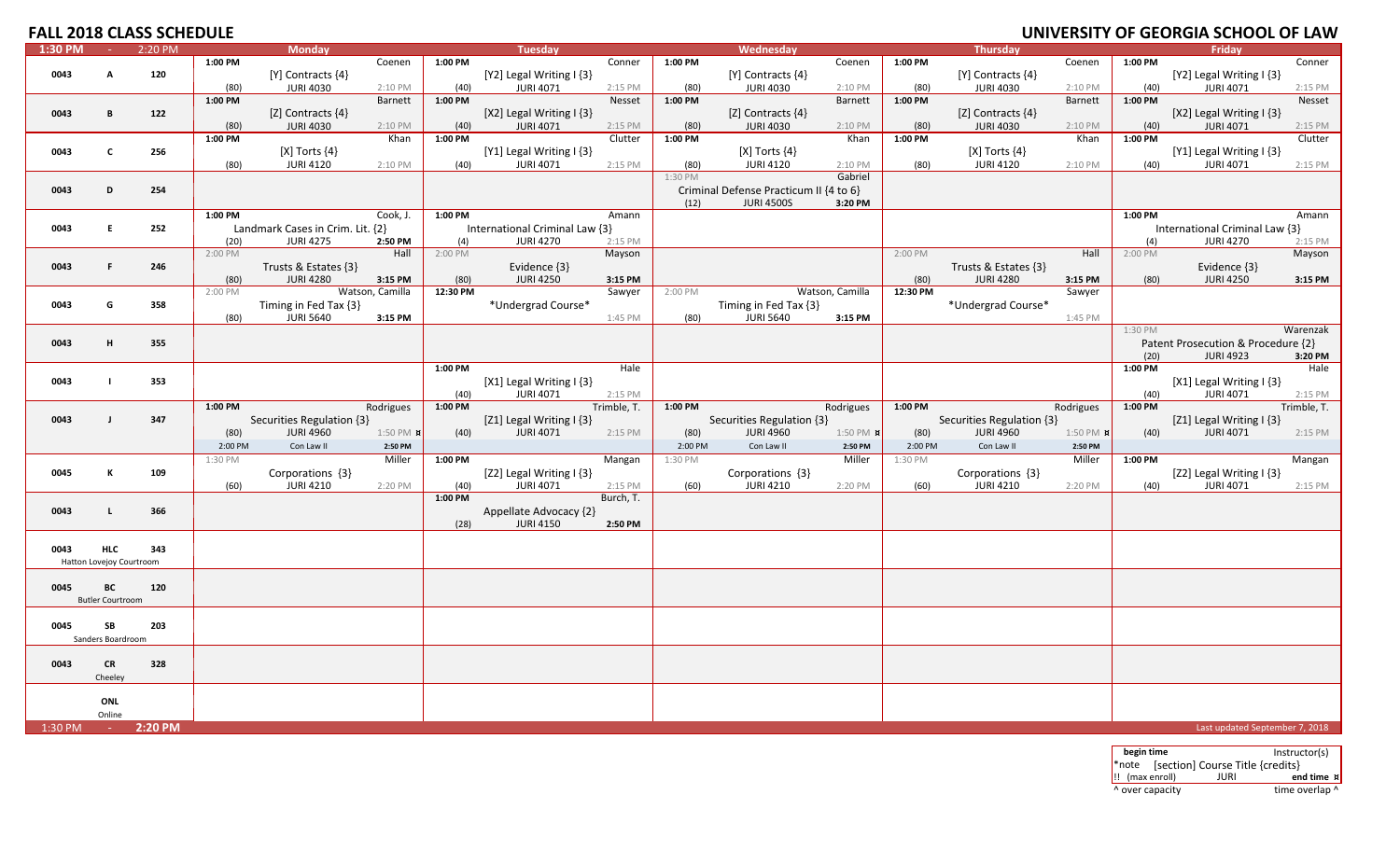# **FALL 2018 CLASS SCHEDULE UNIVERSITY**

| $2:30$ PM |                          | 3:20 PM |                   | <b>Monday</b>                      |                 |                 | <b>Tuesday</b>                |                      |                   | Wednesday                              |                  |                 | <b>Thursday</b>                    |                    |                 | Friday                             |                      |
|-----------|--------------------------|---------|-------------------|------------------------------------|-----------------|-----------------|-------------------------------|----------------------|-------------------|----------------------------------------|------------------|-----------------|------------------------------------|--------------------|-----------------|------------------------------------|----------------------|
|           |                          |         |                   |                                    |                 | 3:00 PM         |                               | Brown                | 3:00 PM           |                                        | Brown            |                 |                                    |                    | 3:00 PM         |                                    | Brown                |
| 0043      | A                        | 120     |                   |                                    |                 |                 | [Y] Civil Procedure {4}       |                      |                   | [Y] Civil Procedure {4}                |                  |                 |                                    |                    |                 | [Y] Civil Procedure {4}            |                      |
|           |                          |         |                   |                                    |                 | (80)            | <b>JURI 4010</b>              | 4:10 PM              | (80)              | <b>JURI 4010</b>                       | 4:10 PM          |                 |                                    |                    | (80)            | <b>JURI 4010</b>                   | 4:10 PM              |
|           |                          |         |                   |                                    |                 | 3:00 PM         |                               | Shipley              | 3:00 PM           |                                        | Shipley          |                 |                                    |                    | 3:00 PM         |                                    | Shipley              |
| 0043      | B                        | 122     |                   |                                    |                 |                 | [X] Civil Procedure {4}       |                      |                   | [X] Civil Procedure {4}                |                  |                 |                                    |                    |                 | [X] Civil Procedure {4}            |                      |
|           |                          |         |                   |                                    |                 | (80)            | <b>JURI 4010</b>              | 4:10 PM              | (80)              | <b>JURI 4010</b>                       | 4:10 PM          |                 |                                    |                    | (80)            | <b>JURI 4010</b>                   | 4:10 PM              |
|           |                          |         |                   |                                    |                 | 2:30 PM         |                               | Baradaran            |                   |                                        |                  | 2:30 PM         |                                    | Baradaran          |                 |                                    |                      |
| 0043      | C                        | 256     |                   |                                    |                 |                 | <b>Banking Regulation {3}</b> |                      |                   |                                        |                  |                 | <b>Banking Regulation {3}</b>      |                    |                 |                                    |                      |
|           |                          |         |                   |                                    |                 | (20)            | <b>JURI 5470</b>              | 3:45 PM              | 1:30 PM           |                                        | Gabriel          | (20)<br>2:30 PM | <b>JURI 5470</b>                   | 3:45 PM<br>Gabriel |                 |                                    |                      |
| 0043      | D.                       | 254     |                   |                                    |                 |                 |                               |                      |                   | Criminal Defense Practicum II {4 to 6} |                  |                 | Criminal Defense Practicum I {3}   |                    |                 |                                    |                      |
|           |                          |         |                   |                                    |                 |                 |                               |                      | (12)              | <b>JURI 4500S</b>                      | 3:20 PM          | (12)            | <b>JURI 5170S</b>                  | 4:20 PM            |                 |                                    |                      |
|           |                          |         | 1:00 PM           |                                    | Cook, J.        |                 |                               |                      |                   |                                        |                  |                 |                                    |                    |                 |                                    |                      |
| 0043      | E.                       | 252     |                   | Landmark Cases in Crim. Lit. {2}   |                 |                 |                               |                      |                   |                                        |                  |                 |                                    |                    |                 |                                    |                      |
|           |                          |         | (20)              | <b>JURI 4275</b>                   | 2:50 PM         |                 |                               |                      |                   |                                        |                  |                 |                                    |                    |                 |                                    |                      |
|           |                          |         | 2:00 PM           |                                    | Hall            | 2:00 PM         |                               | Mayson               |                   |                                        |                  | 2:00 PM         |                                    | Hall               | 2:00 PM         |                                    | Mayson               |
| 0043      | F.                       | 246     |                   | Trusts & Estates {3}               |                 |                 | Evidence {3}                  |                      |                   |                                        |                  |                 | Trusts & Estates {3}               |                    |                 | Evidence {3}                       |                      |
|           |                          |         | (80)              | <b>JURI 4280</b>                   | 3:15 PM         | (80)            | <b>JURI 4250</b>              | 3:15 PM              |                   |                                        |                  | (80)            | <b>JURI 4280</b>                   | 3:15 PM            | (80)            | <b>JURI 4250</b>                   | 3:15 PM              |
|           |                          |         | 2:00 PM           |                                    | Watson, Camilla |                 |                               |                      | 2:00 PM           |                                        | Watson, Camilla  |                 |                                    |                    |                 |                                    |                      |
| 0043      | G                        | 358     |                   | Timing in Fed Tax {3}              |                 |                 |                               |                      |                   | Timing in Fed Tax {3}                  |                  |                 |                                    |                    |                 |                                    |                      |
|           |                          |         | (80)              | <b>JURI 5640</b>                   | 3:15 PM         |                 |                               |                      | (80)              | <b>JURI 5640</b>                       | 3:15 PM          |                 |                                    |                    |                 |                                    |                      |
|           |                          |         |                   |                                    |                 |                 |                               |                      |                   |                                        |                  |                 |                                    |                    | 1:30 PM         |                                    | Warenzak             |
| 0043      | н.                       | 355     |                   |                                    |                 |                 |                               |                      |                   |                                        |                  |                 |                                    |                    |                 | Patent Prosecution & Procedure {2} |                      |
|           |                          |         |                   |                                    |                 |                 |                               |                      |                   |                                        |                  |                 |                                    |                    | (20)            | <b>JURI 4923</b>                   | 3:20 PM              |
|           |                          |         | 2:30 PM           |                                    | Nesset          | 2:30 PM         |                               | <b>Bruner</b>        | 2:30 PM           |                                        | <b>Bruner</b>    | 2:30 PM         |                                    | Nesset             | 2:30 PM         |                                    | Bruner               |
| 0043      | Т.                       | 353     |                   | [LLM] Legal Writing & Research {3} |                 |                 | Corporate Finance {3}         |                      |                   | Corporate Finance {3}                  |                  |                 | [LLM] Legal Writing & Research {3} |                    |                 | Corporate Finance {3}              |                      |
|           |                          |         | (20)<br>$2:00$ PM | <b>JURI 7009</b>                   | 3:45 PM<br>West | (30)<br>3:00 PM | <b>JURI 4441</b>              | 3:20 PM<br>Burch, E. | (30)<br>$2:00$ PM | <b>JURI 4441</b>                       | 3:20 PM<br>West  | (20)<br>2:00 PM | <b>JURI 7009</b>                   | 3:45 PM<br>West    | (30)<br>3:00 PM | <b>JURI 4441</b>                   | 3:20 PM<br>Burch, E. |
| 0043      | $\mathbf{I}$             | 347     |                   | Con Law II $\{3\}$                 |                 |                 | [Z] Civil Procedure {4}       |                      |                   | Con Law II $\{3\}$                     |                  |                 | Con Law II $\{3\}$                 |                    |                 | [Z] Civil Procedure {4}            |                      |
|           |                          |         | (80)              | <b>JURI 4190</b>                   | 2:50 PM         | (80)            | <b>JURI 4010</b>              | 4:10 PM              | (80)              | <b>JURI 4190</b>                       | 2:50 PM <b>x</b> | (80)            | <b>JURI 4190</b>                   | 2:50 PM            | (80)            | <b>JURI 4010</b>                   | 4:10 PM              |
|           |                          |         |                   |                                    |                 |                 |                               |                      | 3:00 PM           | Civil Procedure                        | 4:10 PM          |                 |                                    |                    |                 |                                    |                      |
|           |                          |         | 2:30 PM           |                                    | Johnson         |                 |                               |                      | 2:30 PM           |                                        | Johnson          | 2:30 PM         |                                    | Johnson            |                 |                                    |                      |
| 0045      | К                        | 109     |                   | Labor Law $\{3\}$                  |                 |                 |                               |                      |                   | Labor Law $\{3\}$                      |                  |                 | Labor Law {3}                      |                    |                 |                                    |                      |
|           |                          |         | (60)              | <b>JURI 4760</b>                   | 3:20 PM         |                 |                               |                      | (60)              | <b>JURI 4760</b>                       | 3:20 PM          | (60)            | <b>JURI 4760</b>                   | 3:20 PM            |                 |                                    |                      |
|           |                          |         |                   |                                    |                 | 1:00 PM         |                               | Burch, T.            | 2:30 PM           |                                        | Lanier           |                 |                                    |                    |                 |                                    |                      |
| 0043      | L.                       | 366     |                   |                                    |                 |                 | Appellate Advocacy {2}        |                      |                   | Mediation Practicum II {3}             |                  |                 |                                    |                    |                 |                                    |                      |
|           |                          |         |                   |                                    |                 | (28)            | <b>JURI 4150</b>              | 2:50 PM              | (8)               | <b>JURI 5976S</b>                      | 4:20 PM          |                 |                                    |                    |                 |                                    |                      |
|           |                          |         |                   |                                    |                 |                 |                               |                      |                   |                                        |                  |                 |                                    |                    |                 |                                    |                      |
| 0043      | <b>HLC</b>               | 343     |                   |                                    |                 |                 |                               |                      |                   |                                        |                  |                 |                                    |                    |                 |                                    |                      |
|           | Hatton Lovejoy Courtroom |         |                   |                                    |                 |                 |                               |                      |                   |                                        |                  |                 |                                    |                    |                 |                                    |                      |
|           |                          |         |                   |                                    |                 |                 |                               |                      |                   |                                        |                  |                 |                                    |                    |                 |                                    |                      |
| 0045      | BC                       | 120     |                   |                                    |                 |                 |                               |                      |                   |                                        |                  |                 |                                    |                    |                 |                                    |                      |
|           | <b>Butler Courtroom</b>  |         | 3:00 PM           |                                    | Coenen          |                 |                               |                      | 3:00 PM           |                                        | Coenen           |                 |                                    |                    |                 |                                    |                      |
| 0045      | <b>SB</b>                | 203     |                   | Constitutional Theory {3}          |                 |                 |                               |                      |                   | Constitutional Theory {3}              |                  |                 |                                    |                    |                 |                                    |                      |
|           | Sanders Boardroom        |         | (20)              | <b>JURI 4196</b>                   | 4:15 PM         |                 |                               |                      | (20)              | <b>JURI 4196</b>                       | 4:15 PM          |                 |                                    |                    |                 |                                    |                      |
|           |                          |         |                   |                                    |                 | 2:30 PM         |                               | Wells                |                   |                                        |                  | 2:30 PM         |                                    | Wells              |                 |                                    |                      |
| 0043      | <b>CR</b>                | 328     |                   |                                    |                 |                 | Constitutional Litigation {3} |                      |                   |                                        |                  |                 | Constitutional Litigation {3}      |                    |                 |                                    |                      |
|           | Cheeley                  |         |                   |                                    |                 | (12)            | <b>JURI 4420</b>              | 3:45 PM              |                   |                                        |                  | (12)            | <b>JURI 4420</b>                   | 3:45 PM            |                 |                                    |                      |
|           |                          |         |                   |                                    |                 |                 |                               |                      |                   |                                        |                  |                 |                                    |                    |                 |                                    |                      |
|           | ONL                      |         |                   |                                    |                 |                 |                               |                      |                   |                                        |                  |                 |                                    |                    |                 |                                    |                      |
|           | Online                   |         |                   |                                    |                 |                 |                               |                      |                   |                                        |                  |                 |                                    |                    |                 |                                    |                      |
| $2:30$ PM | <b>Contractor</b>        | 3:20 PM |                   |                                    |                 |                 |                               |                      |                   |                                        |                  |                 |                                    |                    |                 | Last updated September 7, 2018     |                      |

**Course notes:**

\* JURI 4010 [X] The following Wednesday sessions will instead meet on Thursday: 8/30, 9/13, 9/27, 10/11, 10/25, 11/8 **begin time** Instructor(s)

\*note [section] Course Title {credits} !! (max enroll) JURI **end time ¤** ^ over capacity  $\bullet$  time overlap ^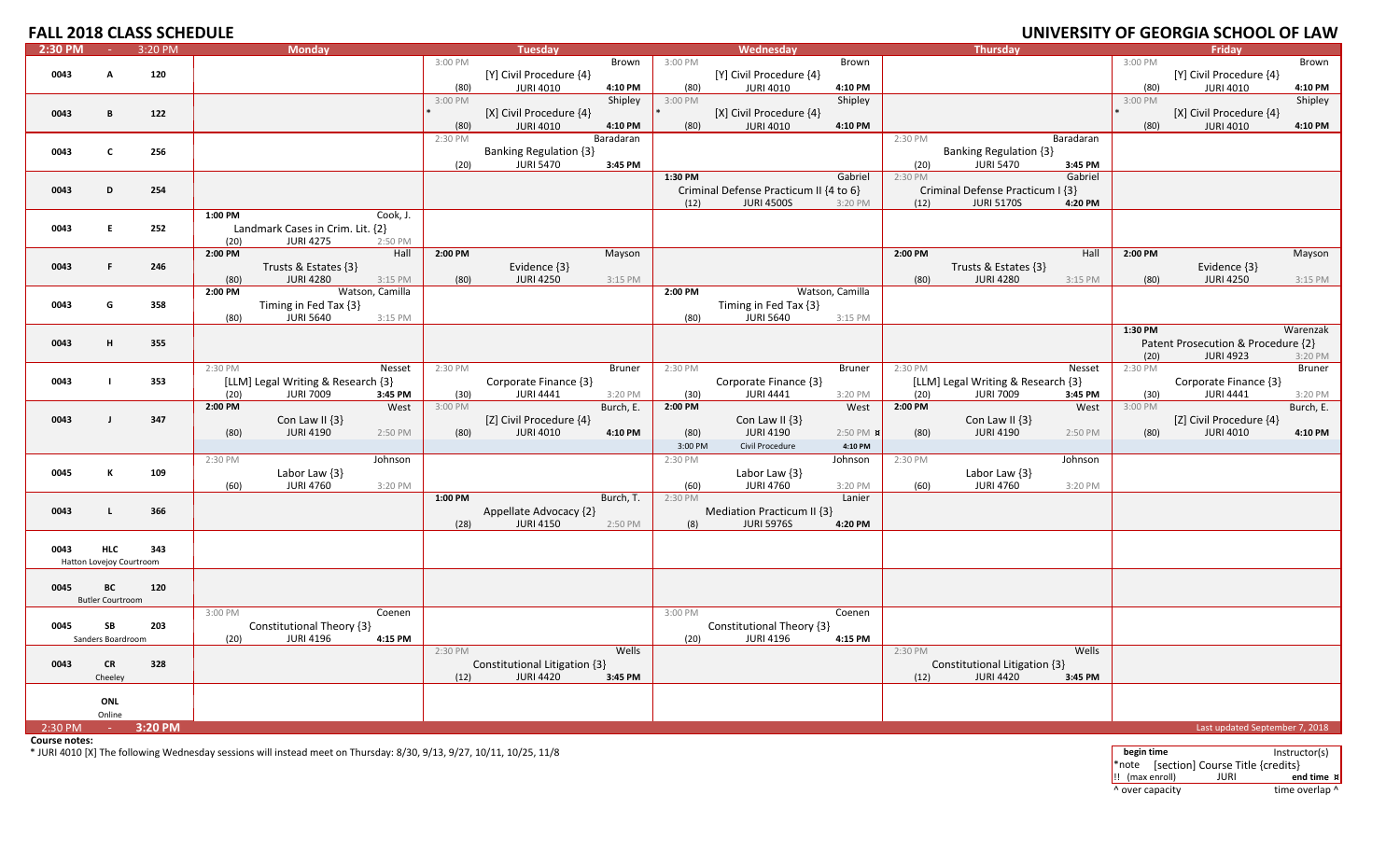# **FALL 2018 CLASS SCHEDULE UNIVERSITY**

| 3:30 PM |                          | 4:20 PM | <b>Monday</b>                                                |                 | <b>Tuesday</b>                       |         | Wednesday                            | <b>Thursday</b>                                               |                     |         | Friday                         |           |
|---------|--------------------------|---------|--------------------------------------------------------------|-----------------|--------------------------------------|---------|--------------------------------------|---------------------------------------------------------------|---------------------|---------|--------------------------------|-----------|
|         |                          |         |                                                              | 3:00 PM         | Brown                                | 3:00 PM | Brown                                |                                                               |                     | 3:00 PM |                                | Brown     |
| 0043    | A                        | 120     |                                                              |                 | [Y] Civil Procedure {4}              |         | [Y] Civil Procedure {4}              |                                                               |                     |         | [Y] Civil Procedure {4}        |           |
|         |                          |         |                                                              | (80)            | <b>JURI 4010</b><br>4:10 PM          | (80)    | <b>JURI 4010</b><br>4:10 PM          |                                                               |                     | (80)    | <b>JURI 4010</b>               | 4:10 PM   |
|         |                          |         |                                                              | 3:00 PM         | Shipley                              | 3:00 PM | Shipley                              |                                                               |                     | 3:00 PM |                                | Shipley   |
| 0043    | B                        | 122     |                                                              |                 | [X] Civil Procedure {4}              |         | [X] Civil Procedure {4}              |                                                               |                     |         | [X] Civil Procedure {4}        |           |
|         |                          |         |                                                              | (80)            | JURI 4010<br>4:10 PM                 | (80)    | <b>JURI 4010</b><br>4:10 PM          |                                                               |                     | (80)    | <b>JURI 4010</b>               | 4:10 PM   |
|         |                          |         |                                                              | 2:30 PM         | Baradaran                            | 4:00 PM | Casey                                | 2:30 PM                                                       | Baradaran           |         |                                |           |
| 0043    | C                        | 256     |                                                              |                 | Banking Regulation {3}               |         | Trial Practice {2}                   | Banking Regulation {3}                                        |                     |         |                                |           |
|         |                          |         |                                                              | (20)            | <b>JURI 5470</b><br>3:45 PM          | (20)    | <b>JURI 5040</b><br>6:50 PM          | <b>JURI 5470</b><br>(20)                                      | 3:45 PM             |         |                                |           |
|         |                          |         | 3:30 PM<br>Hetherington                                      |                 |                                      |         |                                      | 2:30 PM                                                       | Gabriel             |         |                                |           |
| 0043    | D                        | 254     | CEASE Clinic {3 to 6}<br><b>JURI 5761S</b><br>(8)<br>5:20 PM |                 |                                      |         |                                      | Criminal Defense Practicum I {3}<br>(12)<br><b>JURI 5170S</b> | 4:20 PM             |         |                                |           |
|         |                          |         | Trimble, A.<br>$4:00 P\overline{M}$                          |                 |                                      | 4:00 PM | Trimble, A.                          |                                                               |                     |         |                                |           |
| 0043    | E                        | 252     | Criminal Law Drafting {2}                                    |                 |                                      |         | Criminal Law Drafting {2}            |                                                               |                     |         |                                |           |
|         |                          |         | <b>JURI 4278</b><br>(20)<br>4:50 PM                          |                 |                                      | (20)    | <b>JURI 4278</b><br>4:50 PM          |                                                               |                     |         |                                |           |
|         |                          |         | 3:30 PM<br>Polsky                                            | 3:30 PM         | Fowler                               | 3:30 PM | Polsky                               | 3:30 PM                                                       | Fowler              |         |                                |           |
| 0043    | F.                       | 246     | Business Basics for Lawyers {2}                              |                 | Environmental Law {3}                |         | Business Basics for Lawyers {2}      | Environmental Law {3}                                         |                     |         |                                |           |
|         |                          |         | (80)<br><b>JURI 5125</b><br>4:20 PM                          | (80)            | <b>JURI 5280</b><br>4:45 PM          | (80)    | <b>JURI 5125</b><br>4:20 PM          | <b>JURI 5280</b><br>(80)                                      | 4:45 PM             |         |                                |           |
|         |                          |         | 4:00 PM<br>Clutter                                           | 4:00 PM         | Sawyer                               | 4:00 PM | Clutter                              | 4:00 PM                                                       | Sawyer              |         |                                |           |
| 0043    | G                        | 358     | Writing for Judicial Clerkships {2}                          |                 | The Law & Ethics of Lawyering {3}    |         | Writing for Judicial Clerkships {2}  | The Law & Ethics of Lawyering {3}                             |                     |         |                                |           |
|         |                          |         | <b>JURI 4088</b><br>4:50 PM<br>(3)                           | (80)            | <b>JURI 4300</b><br>5:15 PM          | (3)     | <b>JURI 4088</b><br>4:50 PM          | <b>JURI 4300</b><br>(80)                                      | 5:15 PM             |         |                                |           |
|         |                          |         |                                                              |                 |                                      |         |                                      |                                                               |                     |         |                                |           |
| 0043    | Н.                       | 355     |                                                              |                 |                                      |         |                                      |                                                               |                     |         |                                |           |
|         |                          |         |                                                              |                 |                                      |         |                                      |                                                               |                     |         |                                |           |
|         |                          |         | 2:30 PM<br>Nesset                                            | 3:30 PM         | Hagaman                              |         |                                      | 2:30 PM                                                       | Nesset              |         |                                |           |
| 0043    |                          | 353     | [LLM] Legal Writing & Research {3}                           |                 | Labor Arbitration {2}                |         |                                      | [LLM] Legal Writing & Research {3}                            |                     |         |                                |           |
|         |                          |         | (20)<br><b>JURI 7009</b><br>3:45 PM                          | (18)<br>3:00 PM | <b>JURI 4770</b><br>5:20 PM          |         |                                      | (20)<br><b>JURI 7009</b><br>4:00 PM                           | 3:45 PM<br>Bartlett |         |                                |           |
| 0043    | $\blacksquare$           | 347     |                                                              |                 | Burch, E.<br>[Z] Civil Procedure {4} | 3:00 PM | Burch, E.<br>[Z] Civil Procedure {4} | Innovation in Practice of Law {2}                             |                     | 3:00 PM | [Z] Civil Procedure {4}        | Burch, E. |
|         |                          |         |                                                              | (80)            | <b>JURI 4010</b><br>4:10 PM          | (80)    | <b>JURI 4010</b><br>4:10 PM          | <b>JURI 4628</b><br>(80)                                      | 5:50 PM             | (80)    | <b>JURI 4010</b>               | 4:10 PM   |
|         |                          |         |                                                              |                 |                                      |         |                                      | 3:30 PM                                                       | Cook, A.            |         |                                |           |
| 0045    | К                        | 109     |                                                              |                 |                                      |         |                                      | Trial Practice {2}                                            |                     |         |                                |           |
|         |                          |         |                                                              |                 |                                      |         |                                      | <b>JURI 5040</b><br>(20)                                      | 6:20 PM             |         |                                |           |
|         |                          |         |                                                              |                 |                                      | 2:30 PM | Lanier                               | 3:30 PM                                                       | Scartz              |         |                                |           |
| 0043    | τ.                       | 366     |                                                              |                 |                                      |         | Mediation Practicum II {3}           | Family Justice Clinic {4 to 6}                                |                     |         |                                |           |
|         |                          |         |                                                              |                 |                                      | (8)     | <b>JURI 5976S</b><br>4:20 PM         | <b>JURI 5140S</b><br>(8)                                      | 5:20 PM             |         |                                |           |
|         |                          |         |                                                              |                 |                                      |         |                                      |                                                               |                     |         |                                |           |
| 0043    | <b>HLC</b>               | 343     |                                                              |                 |                                      |         |                                      |                                                               |                     |         |                                |           |
|         | Hatton Lovejoy Courtroom |         |                                                              |                 |                                      |         |                                      |                                                               |                     |         |                                |           |
|         |                          |         |                                                              |                 |                                      |         |                                      | 3:30 PM                                                       | Cook, A.            |         |                                |           |
| 0045    | BC                       | 120     |                                                              |                 |                                      |         |                                      | Trial Practice {2}                                            |                     |         |                                |           |
|         | <b>Butler Courtroom</b>  |         | 3:00 PM<br>Coenen                                            | 3:30 PM         | Turner                               | 3:00 PM | Coenen                               |                                                               | 6:20 PM             |         |                                |           |
| 0045    | SB                       | 203     | Constitutional Theory {3}                                    |                 | *Undergrad Course* {3}               |         | Constitutional Theory {3}            |                                                               |                     |         |                                |           |
|         | Sanders Boardroom        |         | <b>JURI 4196</b><br>(20)<br>4:15 PM                          | (25)            | 3233<br>5:10 PM                      | (20)    | <b>JURI 4196</b><br>4:15 PM          |                                                               |                     |         |                                |           |
|         |                          |         |                                                              | 2:30 PM         | Wells                                |         |                                      | 2:30 PM                                                       | Wells               |         |                                |           |
| 0043    | <b>CR</b>                | 328     |                                                              |                 | Constitutional Litigation {3}        |         |                                      | Constitutional Litigation {3}                                 |                     |         |                                |           |
|         | Cheeley                  |         |                                                              | (12)            | <b>JURI 4420</b><br>3:45 PM          |         |                                      | <b>JURI 4420</b><br>(12)                                      | 3:45 PM             |         |                                |           |
|         |                          |         |                                                              |                 |                                      |         |                                      |                                                               |                     |         |                                |           |
|         | ONL                      |         |                                                              |                 |                                      |         |                                      |                                                               |                     |         |                                |           |
|         | Online                   |         |                                                              |                 |                                      |         |                                      |                                                               |                     |         |                                |           |
| 3:30 PM | $\sim 100$               | 4:20 PM |                                                              |                 |                                      |         |                                      |                                                               |                     |         | Last updated September 7, 2018 |           |

**Course notes:**

\* JURI 4010 [X] The following Wednesday sessions will instead meet on Thursday: 8/30, 9/13, 9/27, 10/11, 10/25, 11/8<br>\* Breakout sessions will meet in Hatton Lovejoy Courtroom during Butler renovations (through September)

!! (max enroll) JURI **end time ¤** ^ over capacity dime overlap ^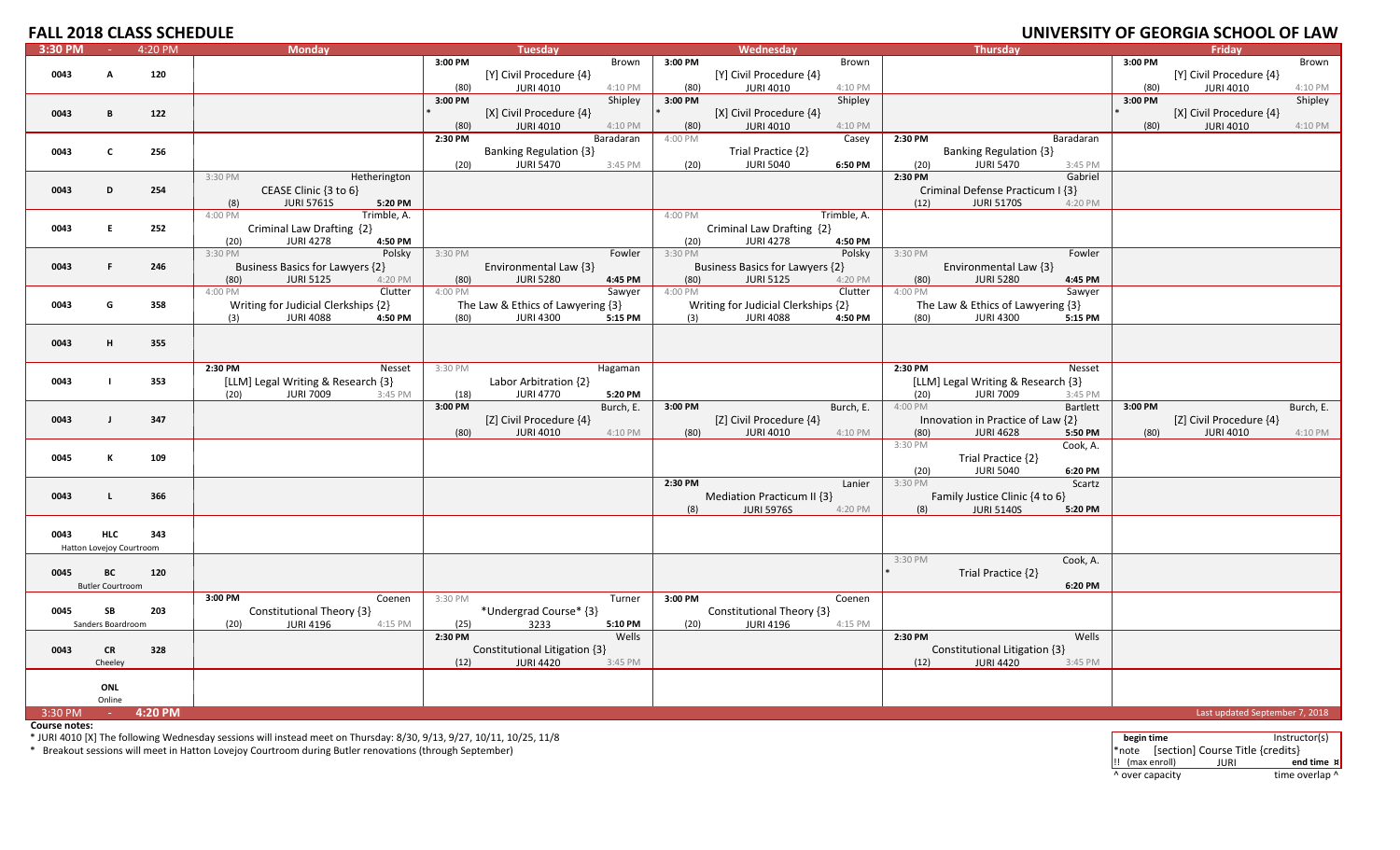## **OF GEORGIA SCHOOL OF LAW**

| 4:30 PM | <b>College</b>           | 5:20 PM | <b>Monday</b>                        |         | <b>Tuesday</b>                                             |           |           | Wednesday                           |             |                 | <b>Thursday</b>                                     |                   | .<br>Friday                    |
|---------|--------------------------|---------|--------------------------------------|---------|------------------------------------------------------------|-----------|-----------|-------------------------------------|-------------|-----------------|-----------------------------------------------------|-------------------|--------------------------------|
|         |                          |         |                                      | 4:30 PM |                                                            | Baradaran |           |                                     |             |                 |                                                     |                   |                                |
| 0043    | $\mathsf{A}$             | 120     |                                      |         | Race & the Law {1}                                         |           |           |                                     |             |                 |                                                     |                   |                                |
|         |                          |         |                                      | (80)    | <b>JURI 4821</b>                                           | 6:20 PM   |           |                                     |             |                 |                                                     |                   |                                |
|         |                          |         |                                      |         |                                                            |           |           |                                     |             |                 |                                                     |                   |                                |
| 0043    | B                        | 122     |                                      |         |                                                            |           |           |                                     |             |                 |                                                     |                   |                                |
|         |                          |         |                                      |         |                                                            |           |           |                                     |             |                 |                                                     |                   |                                |
|         |                          |         | 4:30 PM<br>Richardson                |         |                                                            |           | 4:00 PM   |                                     | Casey       |                 |                                                     |                   |                                |
| 0043    | C                        | 256     | <b>Employment Discrimination {2}</b> |         |                                                            |           |           | Trial Practice {2}                  |             |                 |                                                     |                   |                                |
|         |                          |         | <b>JURI 4990</b><br>(80)<br>6:20 PM  |         |                                                            |           | (20)      | <b>JURI 5040</b>                    | 6:50 PM     |                 |                                                     |                   |                                |
|         |                          |         | 3:30 PM<br>Hetherington              |         |                                                            |           | 4:30 PM   |                                     | Scherr      |                 |                                                     |                   |                                |
| 0043    | D                        | 254     | CEASE Clinic {3 to 6}                |         |                                                            |           |           | Veterans Legal Clinic {4 to 6}      |             |                 |                                                     |                   |                                |
|         |                          |         | <b>JURI 5761S</b><br>(8)<br>5:20 PM  |         |                                                            |           | (8)       | <b>JURI 5977S</b>                   | 6:20 PM     |                 |                                                     |                   |                                |
|         |                          |         | Trimble, A.<br>4:00 PM               | 4:30 PM |                                                            | Cook, A.  | $4:00$ PM |                                     | Trimble, A. |                 |                                                     |                   |                                |
| 0043    | E                        | 252     | Criminal Law Drafting {2}            |         | Prosecution II {3 to 6}                                    |           |           | Criminal Law Drafting {2}           |             |                 |                                                     |                   |                                |
|         |                          |         | <b>JURI 4278</b><br>(20)<br>4:50 PM  | (25)    | <b>JURI 5160S</b>                                          | 6:20 PM   | (20)      | <b>JURI 4278</b>                    | 4:50 PM     |                 |                                                     |                   |                                |
|         |                          |         |                                      | 3:30 PM |                                                            | Fowler    |           |                                     |             | 3:30 PM         |                                                     | Fowler            |                                |
| 0043    | F.                       | 246     |                                      |         | Environmental Law {3}                                      |           |           |                                     |             |                 | Environmental Law {3}                               |                   |                                |
|         |                          |         |                                      | (80)    | <b>JURI 5280</b>                                           | 4:45 PM   |           |                                     |             | (80)            | <b>JURI 5280</b>                                    | 4:45 PM           |                                |
|         |                          |         | 4:00 PM<br>Clutter                   | 4:00 PM |                                                            | Sawyer    | 4:00 PM   |                                     | Clutter     | 4:00 PM         |                                                     | Sawyer            |                                |
| 0043    | G                        | 358     | Writing for Judicial Clerkships {2}  |         | The Law & Ethics of Lawyering {3}                          |           |           | Writing for Judicial Clerkships {2} |             |                 | The Law & Ethics of Lawyering {3}                   |                   |                                |
|         |                          |         | <b>JURI 4088</b><br>4:50 PM<br>(3)   | (80)    | <b>JURI 4300</b>                                           | 5:15 PM   | (3)       | <b>JURI 4088</b>                    | 4:50 PM     | (80)            | <b>JURI 4300</b>                                    | 5:15 PM           |                                |
|         |                          |         |                                      |         |                                                            |           | 4:30 PM   |                                     | Shi         |                 |                                                     |                   |                                |
| 0043    | н                        | 355     |                                      |         |                                                            |           |           | Military Law {2}                    |             |                 |                                                     |                   |                                |
|         |                          |         |                                      |         |                                                            |           | (30)      | <b>JURI 4390</b>                    | 6:20 PM     |                 |                                                     |                   |                                |
|         |                          |         | 4:30 PM<br>Morgan                    | 3:30 PM |                                                            | Hagaman   | 4:30 PM   |                                     | Morgan      |                 |                                                     |                   |                                |
| 0043    | - 1                      | 353     | Anatomy of a M&A Deal {3}            |         | Labor Arbitration {2}                                      |           |           | Anatomy of a M&A Deal {3}           |             |                 |                                                     |                   |                                |
|         |                          |         | (16)<br><b>JURI 4215</b><br>5:45 PM  | (18)    | <b>JURI 4770</b>                                           | 5:20 PM   | (16)      | JURI 4215                           | 5:45 PM     |                 |                                                     |                   |                                |
|         |                          |         |                                      |         |                                                            |           |           |                                     |             | 4:00 PM         |                                                     | Bartlett          |                                |
| 0043    | - 1                      | 347     |                                      |         |                                                            |           |           |                                     |             |                 | Innovation in Practice of Law {2}                   |                   |                                |
|         |                          |         |                                      |         |                                                            |           |           |                                     |             | (80)            | <b>JURI 4628</b>                                    | 5:50 PM           |                                |
|         | к                        |         |                                      |         |                                                            |           |           |                                     |             | 3:30 PM         |                                                     | Cook, A.          |                                |
| 0045    |                          | 109     |                                      |         |                                                            |           |           |                                     |             |                 | Trial Practice {2}                                  |                   |                                |
|         |                          |         |                                      | 4:30 PM |                                                            |           | 4:30 PM   |                                     | Schueneman  | (20)<br>3:30 PM | <b>JURI 5040</b>                                    | 6:20 PM<br>Scartz |                                |
| 0043    | L.                       | 366     |                                      |         |                                                            | Morgan    |           | International Taxation {2}          |             |                 |                                                     |                   |                                |
|         |                          |         |                                      | (18)    | Corporate Counsel Externship {4 to 6}<br><b>JURI 5968S</b> | 6:20 PM   | (20)      | <b>JURI 4710</b>                    | 6:20 PM     | (8)             | Family Justice Clinic {4 to 6}<br><b>JURI 5140S</b> | 5:20 PM           |                                |
|         |                          |         |                                      |         |                                                            |           |           |                                     |             |                 |                                                     |                   |                                |
| 0043    | <b>HLC</b>               | 343     |                                      |         |                                                            |           |           |                                     |             |                 |                                                     |                   |                                |
|         | Hatton Lovejoy Courtroom |         |                                      |         |                                                            |           |           |                                     |             |                 |                                                     |                   |                                |
|         |                          |         |                                      |         |                                                            |           |           |                                     |             | 3:30 PM         |                                                     | Cook, A.          |                                |
| 0045    | BC                       | 120     |                                      |         |                                                            |           |           |                                     |             |                 | Trial Practice {2}                                  |                   |                                |
|         | <b>Butler Courtroom</b>  |         |                                      |         |                                                            |           |           |                                     |             |                 |                                                     | 6:20 PM           |                                |
|         |                          |         |                                      | 3:30 PM |                                                            | Turner    |           |                                     |             |                 |                                                     |                   |                                |
| 0045    | SB                       | 203     |                                      |         | *Undergrad Course* {3}                                     |           |           |                                     |             |                 |                                                     |                   |                                |
|         | Sanders Boardroom        |         |                                      | (25)    | 3233                                                       | 5:10 PM   |           |                                     |             |                 |                                                     |                   |                                |
|         |                          |         |                                      |         |                                                            |           |           |                                     |             |                 |                                                     |                   |                                |
| 0043    | <b>CR</b>                | 328     |                                      |         |                                                            |           |           |                                     |             |                 |                                                     |                   |                                |
|         | Cheeley                  |         |                                      |         |                                                            |           |           |                                     |             |                 |                                                     |                   |                                |
|         |                          |         |                                      |         |                                                            |           |           |                                     |             |                 |                                                     |                   |                                |
|         | ONL                      |         |                                      |         |                                                            |           |           |                                     |             |                 |                                                     |                   |                                |
|         | Online                   |         |                                      |         |                                                            |           |           |                                     |             |                 |                                                     |                   |                                |
| 4:30 PM | <b>Contractor</b>        | 5:20 PM |                                      |         |                                                            |           |           |                                     |             |                 |                                                     |                   | Last updated September 7, 2018 |

**Course notes:**

\* Breakout sessions will meet in Hatton Lovejoy Courtroom during Butler renovations (through September) **begin time** Instructor(s)

\* JURI 4390 Will meet in Room

\* JURI 4821 Will meet every other week, starting August 21st. !! (max enroll) JURI **end time ¤**

\*note [section] Course Title {credits}<br> $\frac{1}{2}$  (max enroll) JURI end time x ^ over capacity dime overlap ^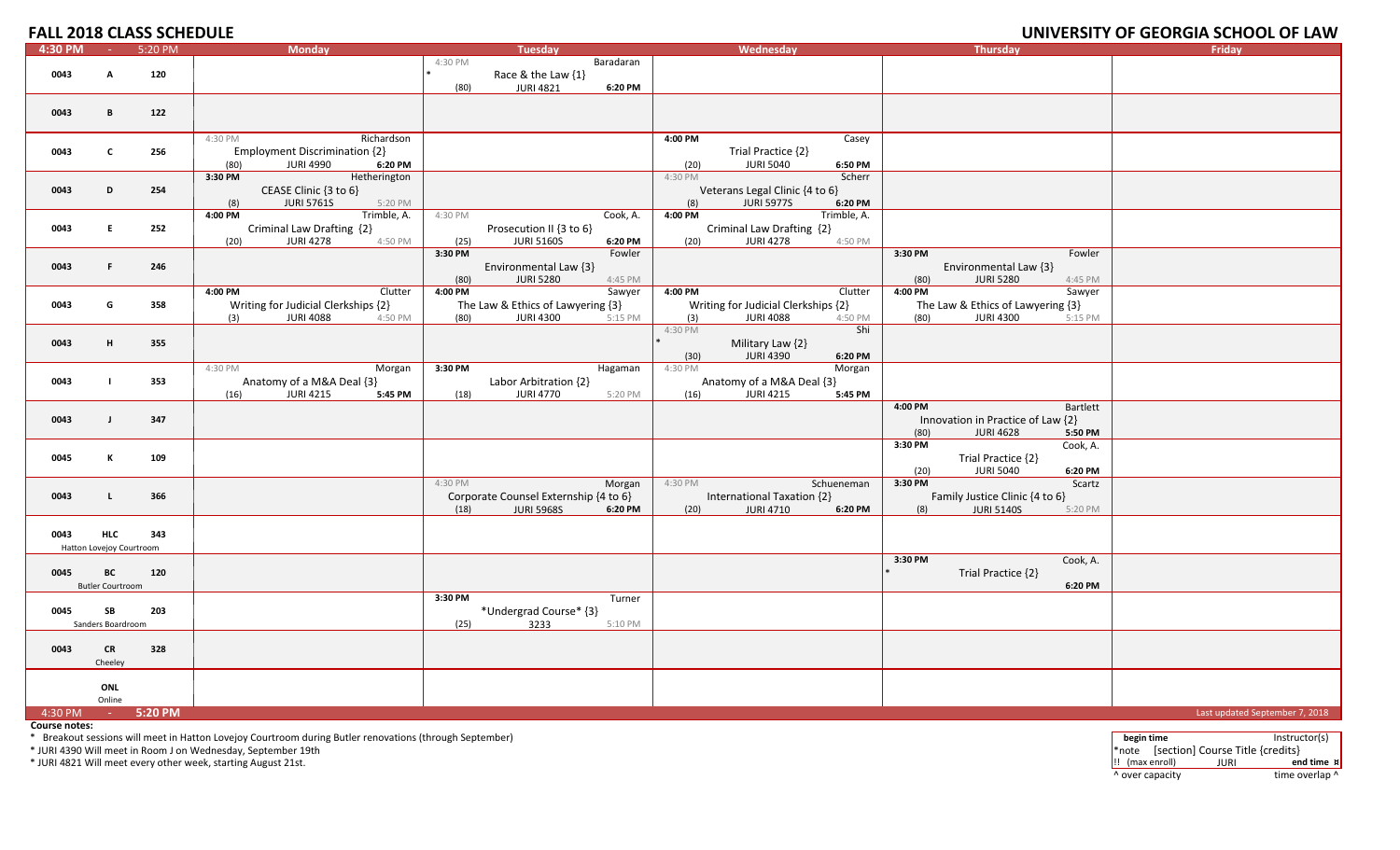#### **OF GEORGIA SCHOOL OF LAW**

| 5:30 PM               | <b>Common</b>                          | 6:20 PM | <b>Monday</b>                                                                                        | Tuesday                                                                                            | Wednesday                                                                                               | <b>Thursday</b>                                                                                 | Friday                         |
|-----------------------|----------------------------------------|---------|------------------------------------------------------------------------------------------------------|----------------------------------------------------------------------------------------------------|---------------------------------------------------------------------------------------------------------|-------------------------------------------------------------------------------------------------|--------------------------------|
| 0043                  | A                                      | 120     |                                                                                                      | 4:30 PM<br>Baradaran<br>Race & the Law {1}                                                         |                                                                                                         |                                                                                                 |                                |
| 0043                  | B                                      | 122     |                                                                                                      | 6:20 PM<br>(80)<br><b>JURI 4821</b>                                                                |                                                                                                         |                                                                                                 |                                |
|                       |                                        |         |                                                                                                      |                                                                                                    |                                                                                                         |                                                                                                 |                                |
| 0043                  | C                                      | 256     | Richardson<br>4:30 PM<br><b>Employment Discrimination {2}</b><br><b>JURI 4990</b><br>(80)<br>6:20 PM |                                                                                                    | 4:00 PM<br>Casey<br>Trial Practice {2}<br><b>JURI 5040</b><br>6:50 PM<br>(20)                           |                                                                                                 |                                |
| 0043                  | D                                      | 254     | Scherr<br>5:30 PM<br>Civil Externship II {2 to 6}<br>(20)<br><b>JURI 5963S</b><br>7:20 PM            |                                                                                                    | 4:30 PM<br>Scherr<br>Veterans Legal Clinic {4 to 6}<br>(8)<br><b>JURI 5977S</b><br>6:20 PM              |                                                                                                 |                                |
| 0043                  | E                                      | 252     |                                                                                                      | 4:30 PM<br>Cook, A.<br>Prosecution II {3 to 6}<br>(25)<br><b>JURI 5160S</b><br>6:20 PM             |                                                                                                         |                                                                                                 |                                |
| 0043                  | $\mathbf{F}$                           | 246     |                                                                                                      |                                                                                                    |                                                                                                         |                                                                                                 |                                |
| 0043                  | G                                      | 358     |                                                                                                      |                                                                                                    |                                                                                                         |                                                                                                 |                                |
| 0043                  | H                                      | 355     |                                                                                                      |                                                                                                    | Shi<br>4:30 PM<br>Military Law {2}<br><b>JURI 4390</b><br>6:20 PM<br>(30)                               |                                                                                                 |                                |
| 0043                  |                                        | 353     | 4:30 PM<br>Morgan<br>Anatomy of a M&A Deal {3}<br>JURI 4215<br>(16)<br>5:45 PM                       |                                                                                                    | 4:30 PM<br>Morgan<br>Anatomy of a M&A Deal {3}<br>JURI 4215<br>(16)<br>5:45 PM                          |                                                                                                 |                                |
| 0043                  | $\mathbf{J}$                           | 347     |                                                                                                      |                                                                                                    |                                                                                                         | 4:00 PM<br>Bartlett<br>Innovation in Practice of Law {2}<br>(80)<br><b>JURI 4628</b><br>5:50 PM |                                |
| 0045                  | к                                      | 109     |                                                                                                      |                                                                                                    |                                                                                                         | 3:30 PM<br>Cook, A.<br>Trial Practice {2}<br>(20)<br><b>JURI 5040</b><br>6:20 PM                |                                |
| 0043                  | τ.                                     | 366     |                                                                                                      | 4:30 PM<br>Morgan<br>Corporate Counsel Externship {4 to 6}<br>(18)<br><b>JURI 5968S</b><br>6:20 PM | 4:30 PM<br>Schueneman<br>International Taxation {2}<br><b>JURI 4710</b><br>6:20 PM<br>(20)              |                                                                                                 |                                |
| 0043                  | <b>HLC</b><br>Hatton Lovejoy Courtroom | 343     |                                                                                                      |                                                                                                    |                                                                                                         |                                                                                                 |                                |
| 0045                  | BC<br><b>Butler Courtroom</b>          | 120     |                                                                                                      |                                                                                                    |                                                                                                         | 3:30 PM<br>Cook, A.<br>Trial Practice {2}<br>6:20 PM                                            |                                |
| 0045                  | SB<br>Sanders Boardroom                | 203     |                                                                                                      |                                                                                                    |                                                                                                         |                                                                                                 |                                |
| 0043                  | <b>CR</b><br>Cheeley                   | 328     |                                                                                                      | 5:30 PM<br>Grant<br>Public Interest Practicum {3}<br><b>JURI 5690S</b><br>7:20 PM<br>(12)          | 5:30 PM<br>Grant<br>Civil Externship I {2 to 6}<br><b>JURI 5970S</b><br>(25)<br>7:20 PM<br>$\mathbf{H}$ |                                                                                                 |                                |
|                       | ONL<br>Online                          |         |                                                                                                      |                                                                                                    |                                                                                                         |                                                                                                 |                                |
| $5:30 \, \text{PM}$ - |                                        | 6:20 PM |                                                                                                      |                                                                                                    |                                                                                                         |                                                                                                 | Last updated September 7, 2018 |

**Course notes:**

\* Breakout sessions will meet in Hatton Lovejoy Courtroom during Butler renovations (through September) **begin time** Instructor(s)

\* JURI 4390 Will meet in Room

\* JURI 4821 Will meet every other week, starting August 21st. !! (max enroll) JURI **end time ¤**

\*note [section] Course Title {credits}<br> $\vdots$  (max enroll) JURI end time x ^ over capacity dime overlap ^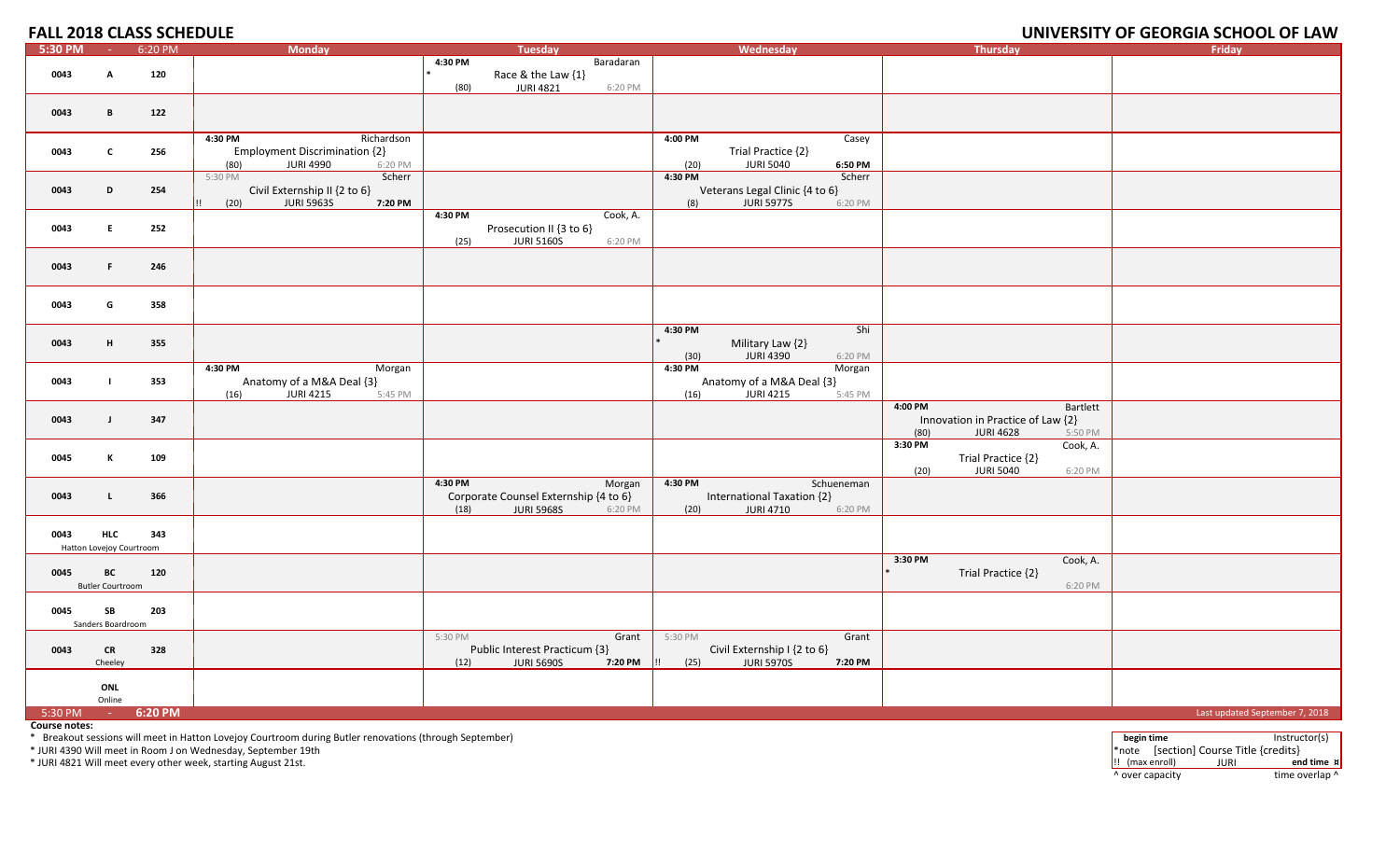#### **OF GEORGIA SCHOOL OF LAW**

| 6:30 PM           | $\sim 100$                             | 7:20 PM | <b>Monday</b>                                                                                 | Tuesday                                                                        | Wednesday                                                                                              | Thursday | Friday                         |
|-------------------|----------------------------------------|---------|-----------------------------------------------------------------------------------------------|--------------------------------------------------------------------------------|--------------------------------------------------------------------------------------------------------|----------|--------------------------------|
| 0043              | A                                      | 120     |                                                                                               |                                                                                |                                                                                                        |          |                                |
| 0043              | B                                      | 122     |                                                                                               |                                                                                |                                                                                                        |          |                                |
| 0043              | $\mathbf{c}$                           | 256     |                                                                                               |                                                                                | 4:00 PM<br>Casey<br>Trial Practice {2}<br><b>JURI 5040</b><br>(20)<br>6:50 PM                          |          |                                |
| 0043              | D                                      | 254     | 5:30 PM<br>Scherr<br>Civil Externship II {2 to 6}<br>JURI 5963S<br>$\vert$ !! (20)<br>7:20 PM |                                                                                |                                                                                                        |          |                                |
| 0043              | E.                                     | 252     |                                                                                               |                                                                                |                                                                                                        |          |                                |
| 0043              | F.                                     | 246     |                                                                                               |                                                                                |                                                                                                        |          |                                |
| 0043              | G                                      | 358     |                                                                                               |                                                                                |                                                                                                        |          |                                |
| 0043              | H                                      | 355     |                                                                                               |                                                                                |                                                                                                        |          |                                |
| 0043              | $\blacksquare$                         | 353     |                                                                                               |                                                                                |                                                                                                        |          |                                |
| 0043              | $\mathbf{J}$                           | 347     |                                                                                               |                                                                                |                                                                                                        |          |                                |
| 0045              | K                                      | 109     |                                                                                               |                                                                                |                                                                                                        |          |                                |
| 0043              | $\mathbf{L}$                           | 366     |                                                                                               |                                                                                |                                                                                                        |          |                                |
| 0043              | <b>HLC</b><br>Hatton Lovejoy Courtroom | 343     |                                                                                               |                                                                                |                                                                                                        |          |                                |
| 0045              | BC<br><b>Butler Courtroom</b>          | 120     |                                                                                               |                                                                                |                                                                                                        |          |                                |
| 0045              | SB<br>Sanders Boardroom                | 203     |                                                                                               |                                                                                |                                                                                                        |          |                                |
| 0043              | CR<br>Cheeley                          | 328     |                                                                                               | 5:30 PM<br>Grant<br>Public Interest Practicum {3}<br>(12)<br><b>JURI 5690S</b> | $5:30$ PM<br>Grant<br>Civil Externship I {2 to 6}<br>7:20 PM      (25)<br><b>JURI 5970S</b><br>7:20 PM |          |                                |
|                   | ONL<br>Online                          |         |                                                                                               |                                                                                |                                                                                                        |          |                                |
| 6:30 PM - 7:20 PM |                                        |         |                                                                                               |                                                                                |                                                                                                        |          | Last updated September 7, 2018 |

**begin time** Instructor(s) \*note [section] Course Title {credits} !! (max enroll) JURI **end time ¤** ^ over capacity dime overlap ^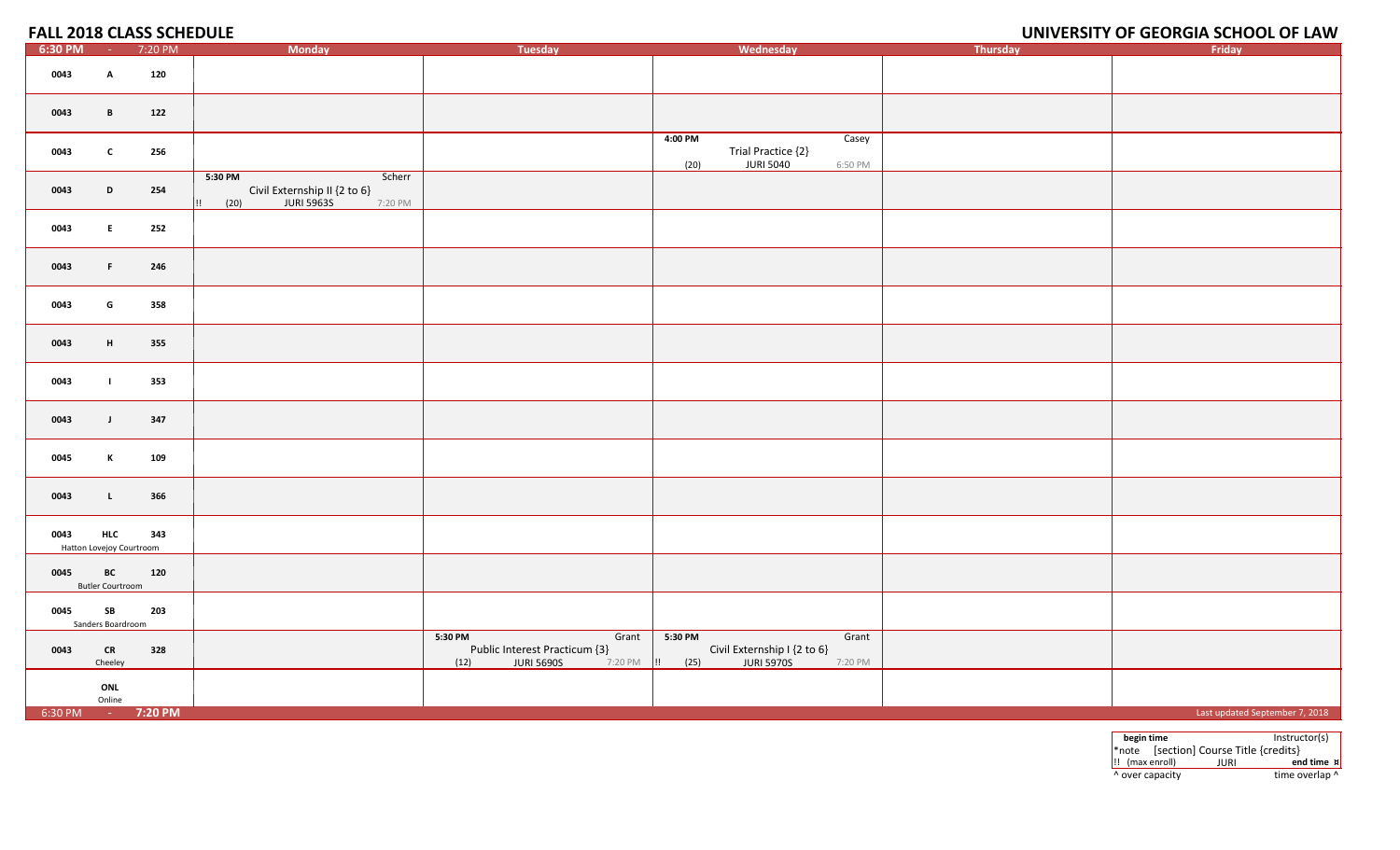# *Mini-course information:*

• The following mini-courses will be offered. Registration via **application only.** 

| <b>JURI</b> | <b>CRN</b> | <b>Mini-Course Title</b>                           | Instructor(s)     | <b>Hrs</b>   | <b>Seats</b> | <b>Meeting info</b>                                                                                                                                                                                                                              |  |
|-------------|------------|----------------------------------------------------|-------------------|--------------|--------------|--------------------------------------------------------------------------------------------------------------------------------------------------------------------------------------------------------------------------------------------------|--|
| 5595        | 41079      | Compliance Regulation /<br>Government & the Market | Dempsey/Baradaran | $\mathbf{1}$ | 80           | Will meet November 5-8, 4:30-7:35PM in Room B.                                                                                                                                                                                                   |  |
| 5595        | 35239      | Cybersecurity                                      | Sumner            | $\mathbf{1}$ | 30           | Will meet in Room H:<br>Mon-Fri, Sept. 17, 18, 19, 20, 21; 4:30-7:00PM                                                                                                                                                                           |  |
| 4581        | 40985      | Excessive Force and § 1983                         | Eaton             | $\mathbf{1}$ | 16           | Will meet 5:00-7:00PM on August 22, 29, September 5,<br>10, 12, 19, 26, October 3, and November 7 in the<br>Sanders Boardroom; will meet 4:30-6:30PM on October<br>15 and 4:30-5:30PM on October 17 in Room K.                                   |  |
| 4581        | 39232      | <b>Executive Branch</b><br>Lawyering               | Barron/Amann      | $\mathbf{1}$ | 20           | Will meet in Room I:<br>Fri, Sept. 21, 3:30-5:30PM;<br>Mon, Sept. 24, 12:00-1:00PM;<br>Tue, Sept. 25, 12:00-1:00PM;<br>Thu, Sept. 27, 12:00-1:00PM and 5:00-9:00PM;<br>Fri, Sept. 28, 12:00-1:00PM and 5:00-9:00PM;<br>Mon, Oct. 1, 12:00-1:00PM |  |
| 5589        | 39624      | Foundations of US Privacy<br>Law & Practice        | <b>Briceno</b>    | $\mathbf{1}$ | 40           | Will meet in Room I:<br>Thu, Sept. 6, 5:00-7:00PM;<br>Fri, Sept. 7, 5:00-7:00PM;<br>Sat, Sept. 8, 10:00AM-12:30PM & 1:30-3:30PM;<br>Sun, Sept. 9, 10:00AM-12:30PM & 1:30-3:30PM                                                                  |  |
| 5595        | 39628      | Game Theory and the Law                            | Ayal/Miller       | $\mathbf{1}$ | 20           | Will meet in Room B:<br>Mon-Fri, Sept. 17, 18, 19, 20, 21; 4:30-7:00PM                                                                                                                                                                           |  |
| 5597        | 39234      | <b>Multi-District Litigation</b>                   | Robreno/Burch, E. | $\mathbf{1}$ | 20           | Will meet:<br>Fri, Oct. 19, 12:00PM-2:00PM in Room L;<br>Mon, Oct. 22, 12:00PM-3:00PM in Room H;<br>Tue, Oct. 23, 10:00AM-1:00PM in Room H;<br>Wed, Oct. 24, 10:00AM-1:00PM in Room H;<br>Fri, Oct. 26, 12:00PM-1:30PM in Room L                 |  |
| 4581        | 39233      | Opinion Testimony &<br>Scientific Evidence         | Royal/Hall        | 1            | 20           | Will meet in Room C on the following Tue/Wed:<br>Sept. 4 & 5, 11 & 12, 18 & 19; 5:00-7:05PM                                                                                                                                                      |  |